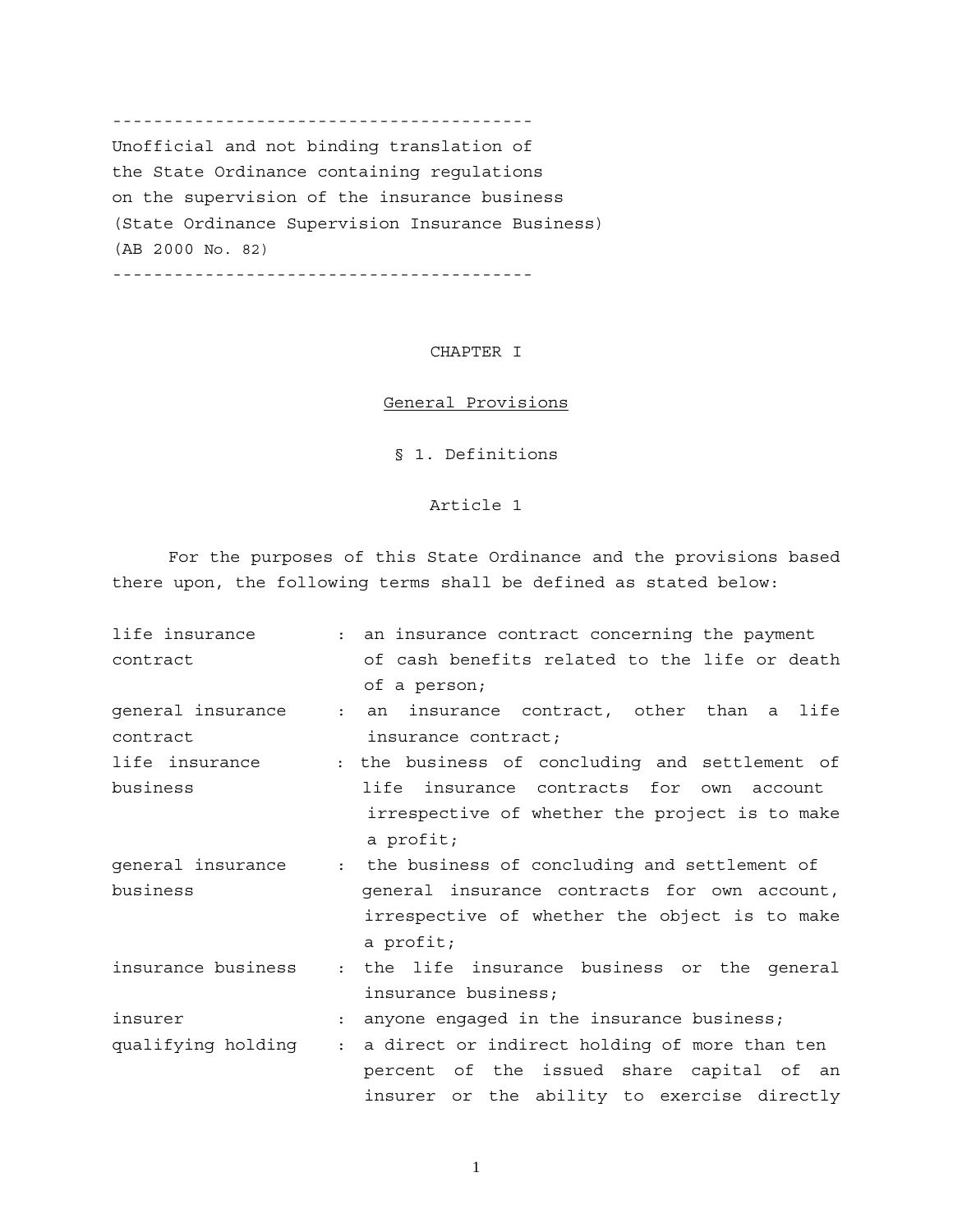or indirectly more than ten percent of the voting rights in an insurer or the ability to exercise directly or indirectly a comparable degree of control;

- money laundering : an offence as meant in Articles 2:404, 2:405 and 2:406 of the Criminal Code of Aruba;
- terrorist financing : the criminal offense, meant in Article 2:55 of the Criminal Code of Aruba;
- auditor : a natural person who is not employed by an insurer, and who is listed either in the register of the Netherlands Institute of Certified Public Accountants, as referred to in Article 55 first paragraph, of the Certified Public Accountants Act (Statute Publication Gazette of the Netherlands 1962, 258), or is listed elsewhere with a similar institute as the Netherlands Institute of Certified Public Accountants, and who is subject to a, in the opinion of the Bank, similar regime of code of conduct, professional code and discipline;
- establishment : registered office, agency or branch, as well as any other permanent presence of an insurer on the territory of a state in the form of an organization, managed by the insurer's own personnel or by an independent person who is authorized to engage in the insurance business on behalf of the insurer;
- branch : part of an insurer, not being a separate legal entity;
- the Bank : the Central Bank of Aruba;
- Court : the Court of First Instance of Aruba;
- Minister  $\cdots$  : the Minister of Finance.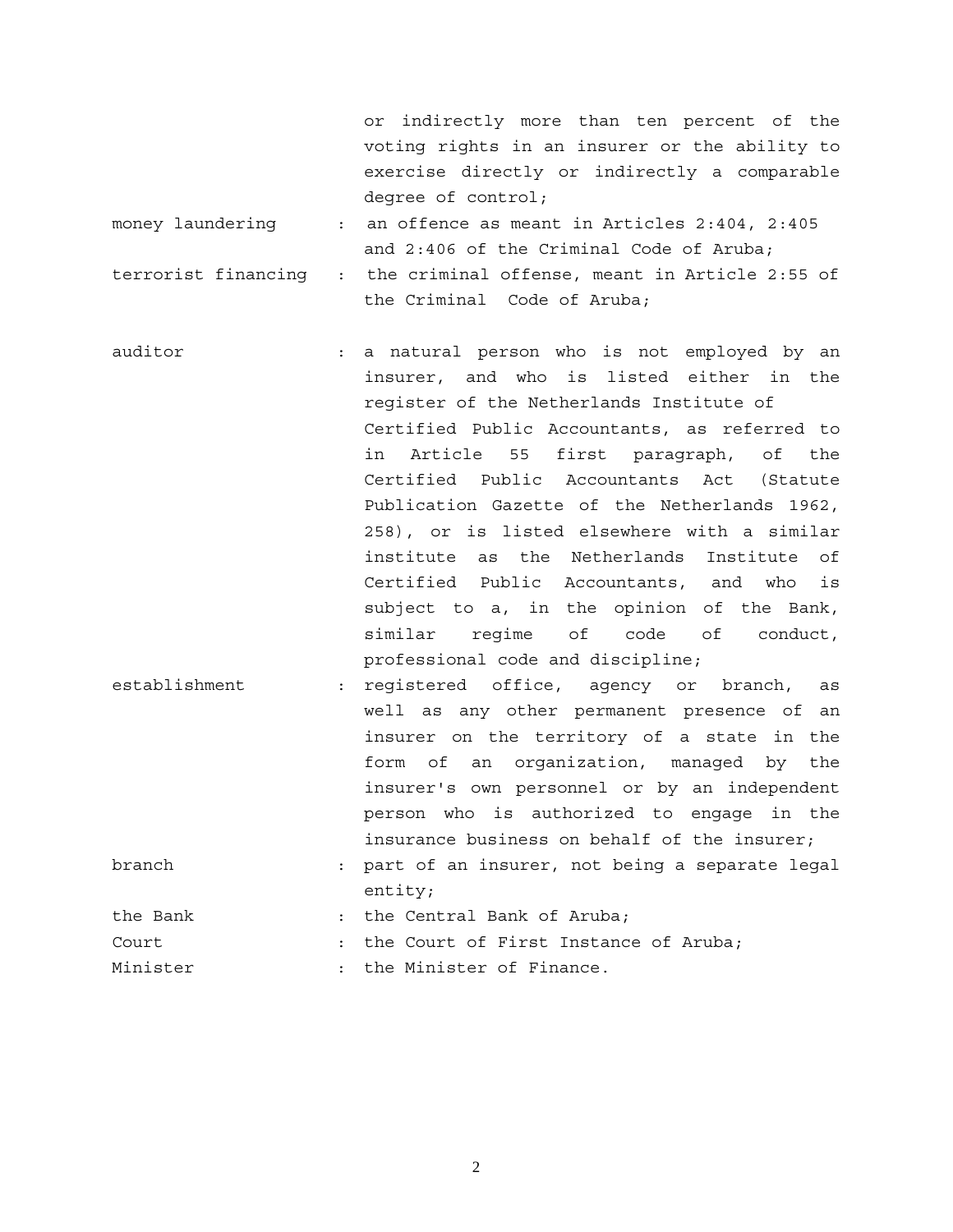#### § 2 Scope

#### Article 2

 1. The Bank supervises insurers incorporated under the Aruban law and the branches and agencies in Aruba of insurers incorporated outside Aruba.

2. An insurer incorporated under the Aruban law shall have the legal status of a public limited company ("naamloze vennootschap"), a limited liability company ("vennootschap met beperkte aansprakelijkheid"), an Aruba exempt corporation, or a mutual insurance company.

3. The Bank shall decide whether an action or a combination of actions does or does not constitute as being engaged in the life insurance business or the general insurance business, and whether an action or a combination of actions does or does not constitute as being engaged in the insurance business from an establishment in Aruba.

4. By State Decree containing General Administrative Measures, having heard the Bank, categories of insurers may be designated, for which this State Ordinance shall not be applicable in part or in whole.

5. The Establishment of Business Ordinance (AB 1990, no. GT 55) shall not be applicable for insurers.

#### Article 3

1. The general insurance business shall be divided into five indemnity lines, viz.:

- a. accident and health insurance;
- b. motor vehicle insurance;
- c. maritime, transport, and aviation insurance;
- d. fire insurance and other property insurance;
- e. other indemnity insurances.

2. In the event that the nature of a general insurance contract plays a part or may play a part in a dispute, the Bank shall decide on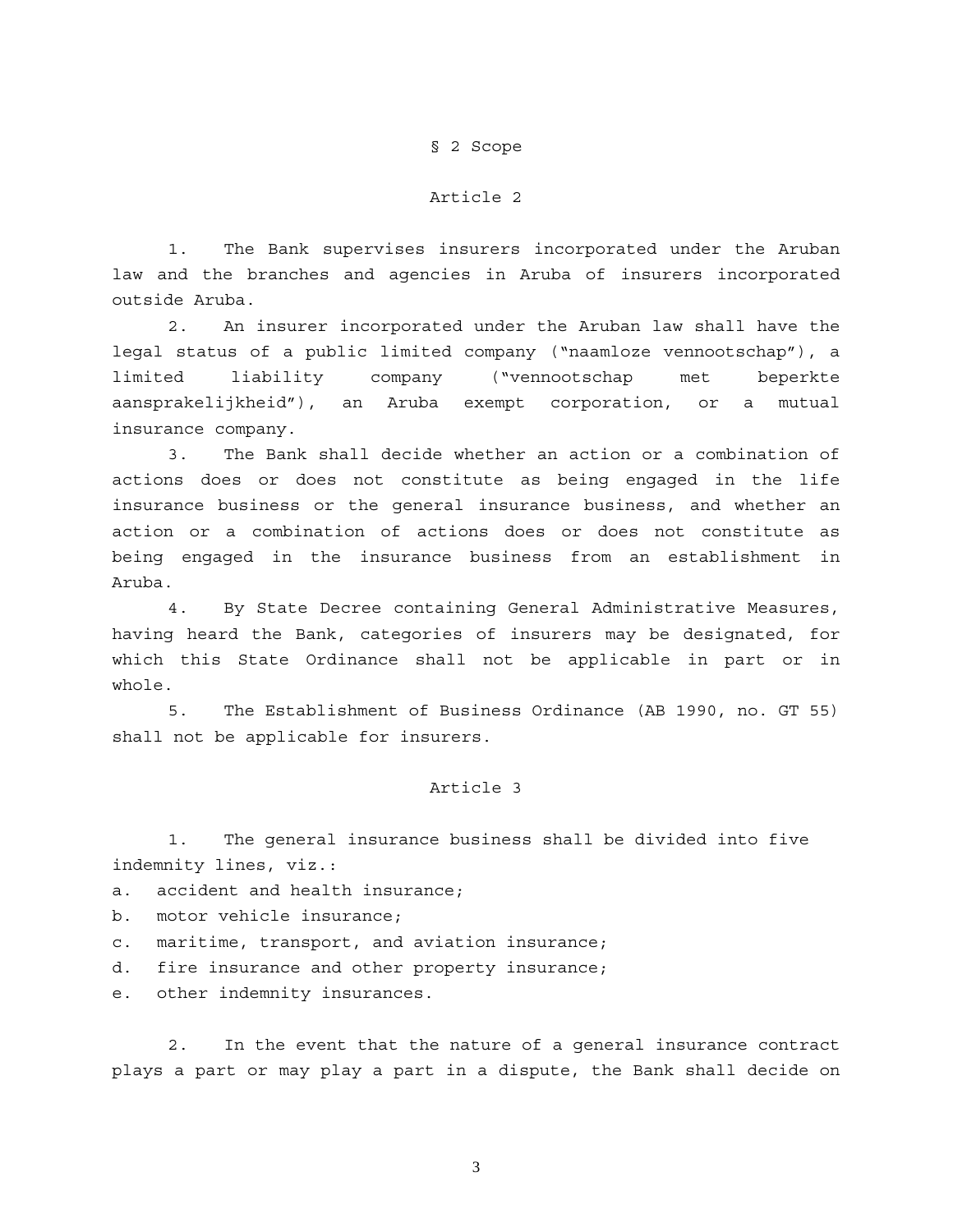request of the interested party, to which of the indemnity lines listed in the first paragraph a general insurance contract belongs.

### Article 4

1. The Bank may impose restrictions and attach stipulations and conditions to licenses, permissions or exemptions issued by it within the framework of the execution of this State Ordinance.

2. The Bank may grant exemption from regulations laid down by, or by virtue of, this State Ordinance, provided that in the Bank's opinion this is not in conflict with the interests of the insurant, the insured or other persons entitled to payment.

### CHAPTER II

#### Admission to the insurance business

§ 1. In general

## Article 5

1. Without a license from the Bank it is prohibited to approach the public in or from Aruba regarding the direct or indirect engagement in the insurance business.

2. A license is granted either to engage in the life insurance business or the general insurance business. A license to engage in the general insurance business shall be granted per line of insurance.

#### § 2. Application for a license

### Article 6

1. The application for a license as referred to in Article 5, first paragraph, shall be addressed to the Bank and shall at least contain information on:

a. the identity, background, and a certificate of good conduct, as well as other data to be determined by the Bank, based on which the Bank can ascertain the integrity and suitability of: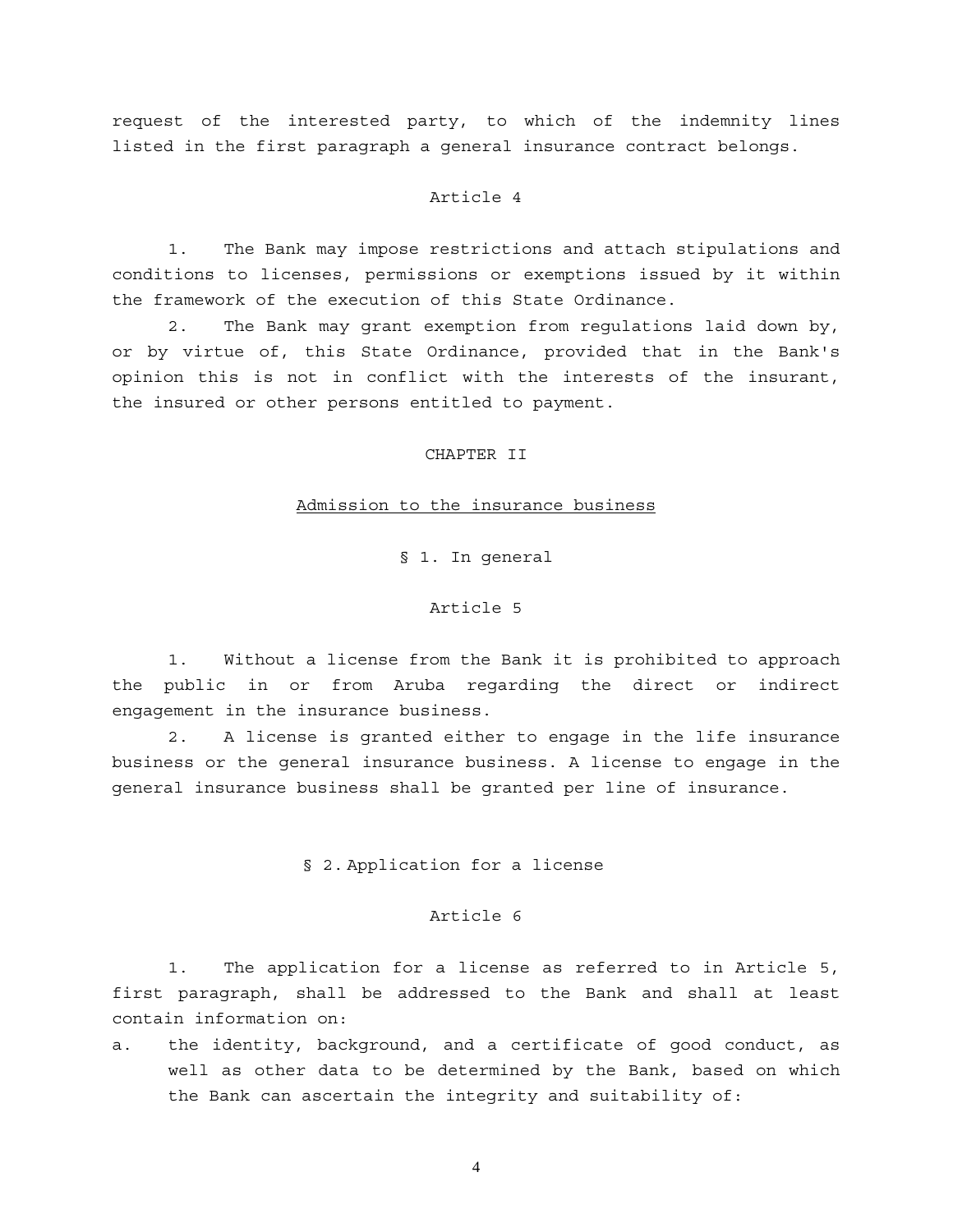- 1. the directors and other persons who determine or codetermine the policy of the applicant;
- 2. the members of the board of supervisory directors or of the body of the applicant that has a task similar to that of the board of supervisory directors;
- b. the identity, background, and a certificate of good conduct, as well as other data to be determined by the Bank, based on which the Bank can ascertain the integrity of those who hold a qualifying holding in the applicant and, if the holder of a qualifying holding is a legal entity, of the persons who determine or co-determine the policy of this legal entity, as well as the extent of the qualifying holding in question;
- c. annual financial statements or an opening balance sheet, which shall be accompanied by a declaration that the information presents a true and fair view, signed by an auditor;
- d. a program of activities which the applicant intends to conduct;
- e. the envisaged management controls and administrative organization, including the financial accounting system and the internal controls;
- f. the applicant's Deed of Incorporation, Articles of Incorporation, and By-laws**.**

2. In the event that the applicant constitutes part of a group, the data on the formal and factual control structures within the group and a list of names of the persons who determine or codetermine the group's policy shall also be provided.

 3. An applicant who intends to conclude contracts covering liabilities resulting from the use of motor vehicles, shall include with its application a statement signed by it stating that its insurance terms comply with the stipulations laid down in the State Ordinance Motor Vehicles Liability Insurance (AB 1999, no. GT 12).

4. The Bank shall decide on the application within thirteen weeks after the date of receipt thereof. If further information related to the application have been requested by the Bank, this period shall start on the date of receipt of the additional information.

5. Exceeding the period referred to in the fourth paragraph shall be similar to a refusal for granting the license.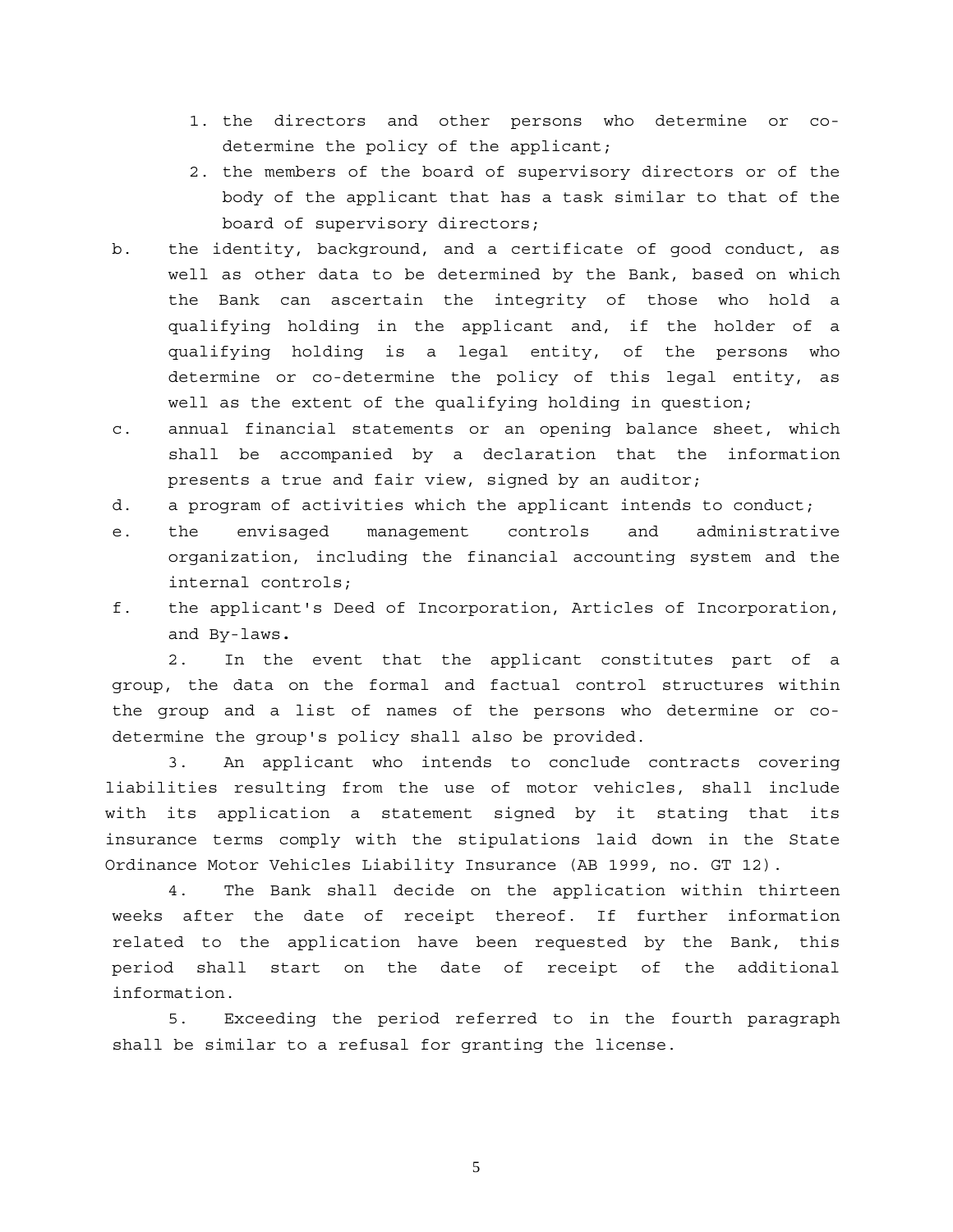#### § 3 Licensing conditions

### Article 7

The Bank shall grant a license, as meant in Article 5, first paragraph, provided it is evident to it that the following conditions are met:

- a. the applicant's day-to-day management is determined by at least one natural person;
- b. in so far it concerns a legal entity, the applicant has a Supervisory Board or a similar body, consisting of at least three natural persons;
- c. the Bank is of the opinion that the integrity of one or more persons, referred to in Article 6, first paragraph, subparagraph a, is not beyond doubt;
- d. the Bank is of the opinion that the suitability of one or more persons, referred to in Article 6, first paragraph, subparagraph a, is insufficient, individually or jointly, in connection with the conduct of the insurance business, or the performance of the duties in question at the insurer;
- e. the Bank is of the opinion that the integrity of a holder of a qualifying holding in the applicant, or, if the holder of a qualifying holding is a legal entity, of the persons who determine or also determine the policy of this legal entity is not beyond doubt, or that there is or could be question, otherwise, of undesirable influence on the policy of the applicant as a result of a qualifying holding in the applicant;
- f. the declaration, mentioned in Article 6, first paragraph, sub c. implies that the annual financial statements or opening balance sheet present a true and fair view of the size and composition of the capital of the applicant;
- g. in view of the data as mentioned in Article 6, first paragraph, sub d and e, the applicant is able to realize its intentions, or meet the requirements to be imposed on it in connection with the supervision;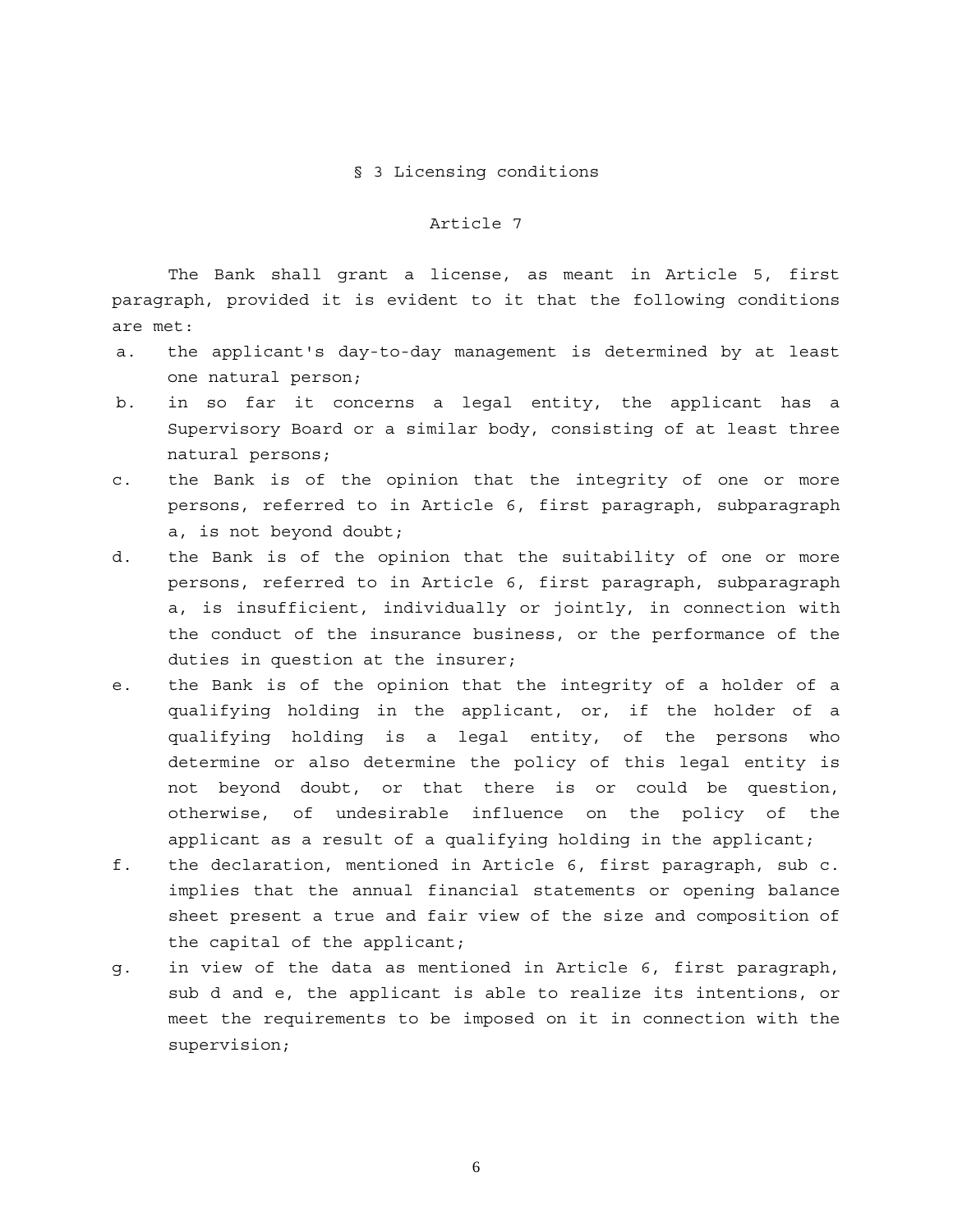- h. the granting of a license to the applicant does not lead to an undesirable development of the insurance sector, or to a circumstance that could bring this about;
- i. the applicant has a minimum solvency margin as mentioned in Article 14, third paragraph.

Chapter III

#### Revocation of the license

#### Article 8

1. The Bank shall revoke a license as mentioned in Article 5, first paragraph, if the insurer:

- a. so requests;
- b. has ceased to operate in the life insurance business or the concerned indemnity line.

 2. The Bank may revoke a license as mentioned in Article 5, first paragraph, if the insurer:

- a. no longer meets the regulations for obtaining the license laid down by, or by virtue of, this State Ordinance;
- b. in the opinion of the Bank fails to comply with statutory regulations in force in Aruba or abroad concerning the engagement in the insurance business;
- c. fails to comply with a directive as mentioned in Article 15, first paragraph;
- d. has not commenced the business operations within six months after the day the license was granted;
- e. does not or not sufficiently comply with the regulations laid down by or pursuant to the State Ordinance on the Prevention and Combating of Money Laundering and Terrorist Financing (AB 2011 No. 28) or any other statutory regulation on the prevention and suppression of money laundering and terrorist financing in the opinion of the Bank.

### Article 9

1. The revocation, mentioned in Article 8, shall only become effective, after the pertinent decision has become irrevocable. As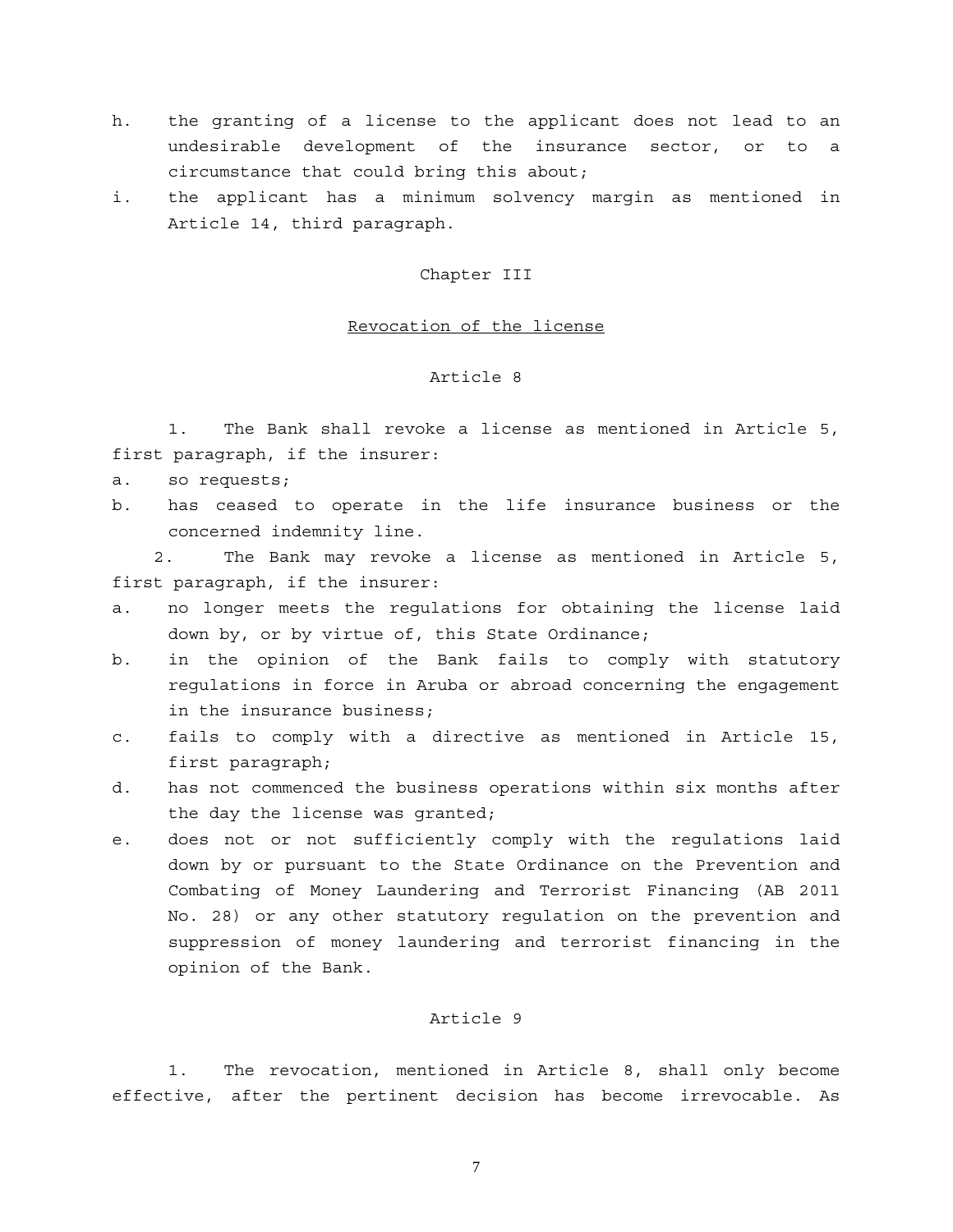soon as the revocation has become effective, the Bank shall publish the decision in the Government Gazette of Aruba.

2. The insurer shall wind up the part of its business, for which the license was granted, within a term to be determined by the Bank. During this term, for the purposes of this State Ordinance, the insurer shall be put on a par with an insurer who has a license as mentioned in Article 5, first paragraph.

### CHAPTER IV

# Supervision of the engagement in the insurance business

§ 1. Management controls and administrative organization

### Article 10

 1. The Bank may give insurers directives with regard to the administrative organization and internal operational management, including the financial accounts and internal control.

 2. The directives meant in the first paragraph may relate to the implementation of rules in other State Ordinances.

 3. The Bank may give an insurance company instructions on the way in which directives as meant in the first paragraph are to be implemented.

§ 2. Statements

#### Article 11

1. Within six months after the end of each financial year the insurer shall send the Bank statements, which provide a clear picture of the management carried out by the insurer and of its financial position.

 2. The insurer shall submit the statements accompanied by an auditor's declaration stating that they present a true and fair view. As evidence that the statements have been audited by him or, if the statements as mentioned in the third paragraph were included in his audit, the auditor shall certify the statements. When giving the audit assignment, the insurer shall authorize the auditor in writing to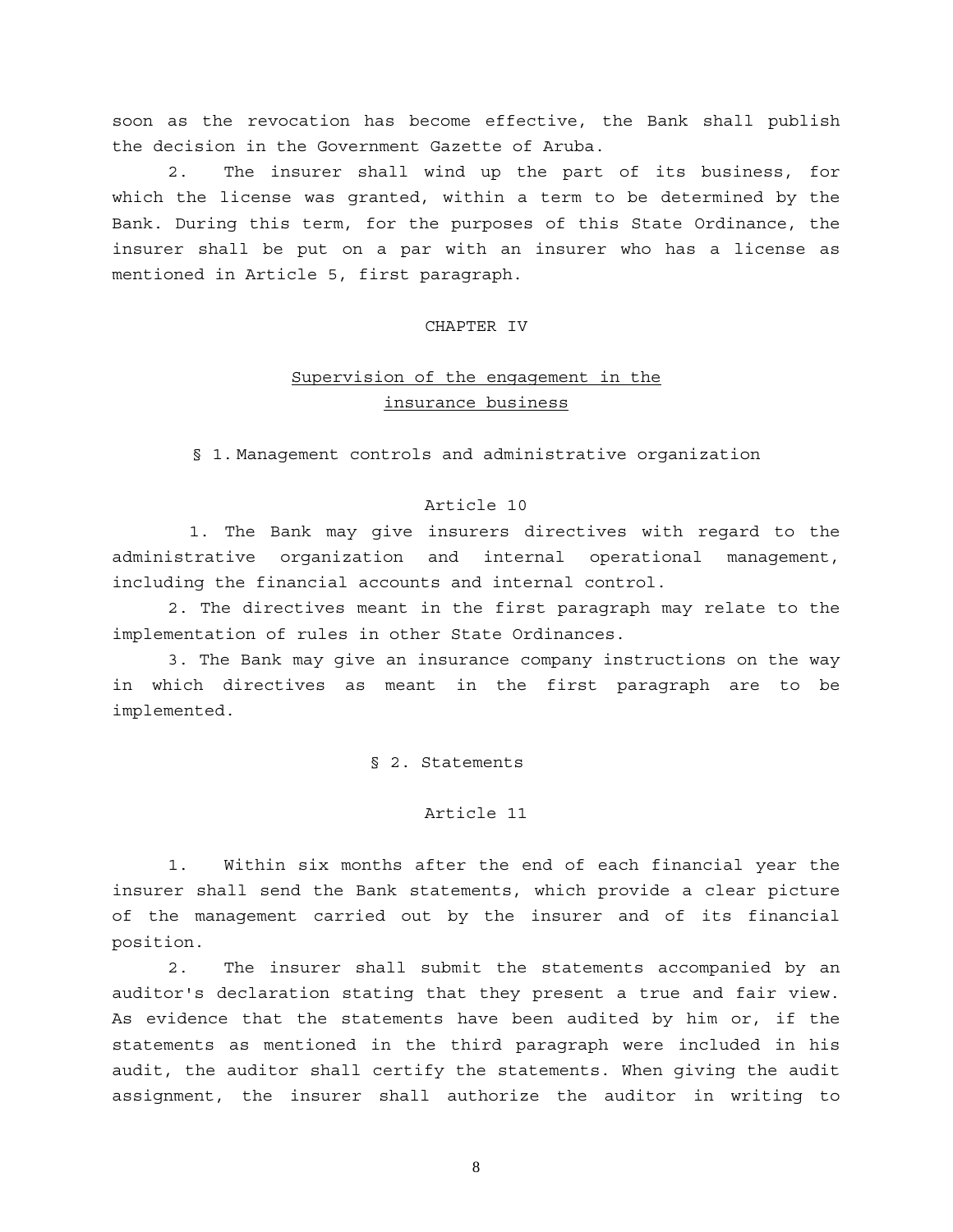provide the Bank all information that may be reasonably considered necessary to carry out the duty imposed on the Bank by, or by virtue of, this State Ordinance.

3. In so far applicable one of the statements shall consist of the actuarial report, which shall be provided with an actuarial certification. With his certification the actuary shall confirm that he has ascertained that the provisions stated in the actuarial report have been assessed correctly. He shall be authorized to amplify his certification or to make reservations on any point.

 4. The Bank shall determine the models of the statements mentioned in the first paragraph.

§ 3. Annual report

#### Article 12

 1. Each year, within six months after the end of the financial year, an insurer shall submit its annual financial statements and annual report to the Bank. The annual report shall present a true and fair view of the position on the balance sheet date and of the business transactions during the financial year.

 2. The annual financial statements and annual report of an insurer domiciled outside Aruba shall concern the entire business.

§ 4. Technical provisions

#### Article 13

1. An insurer shall maintain adequate technical provisions which are fully covered by assets. The Bank may raise objections against the nature and valuation of these assets, which objections shall be promptly met by the insurer.

2. The Bank may provide general guidelines with regards to the contents and the magnitude of the technical provisions, mentioned in the first paragraph.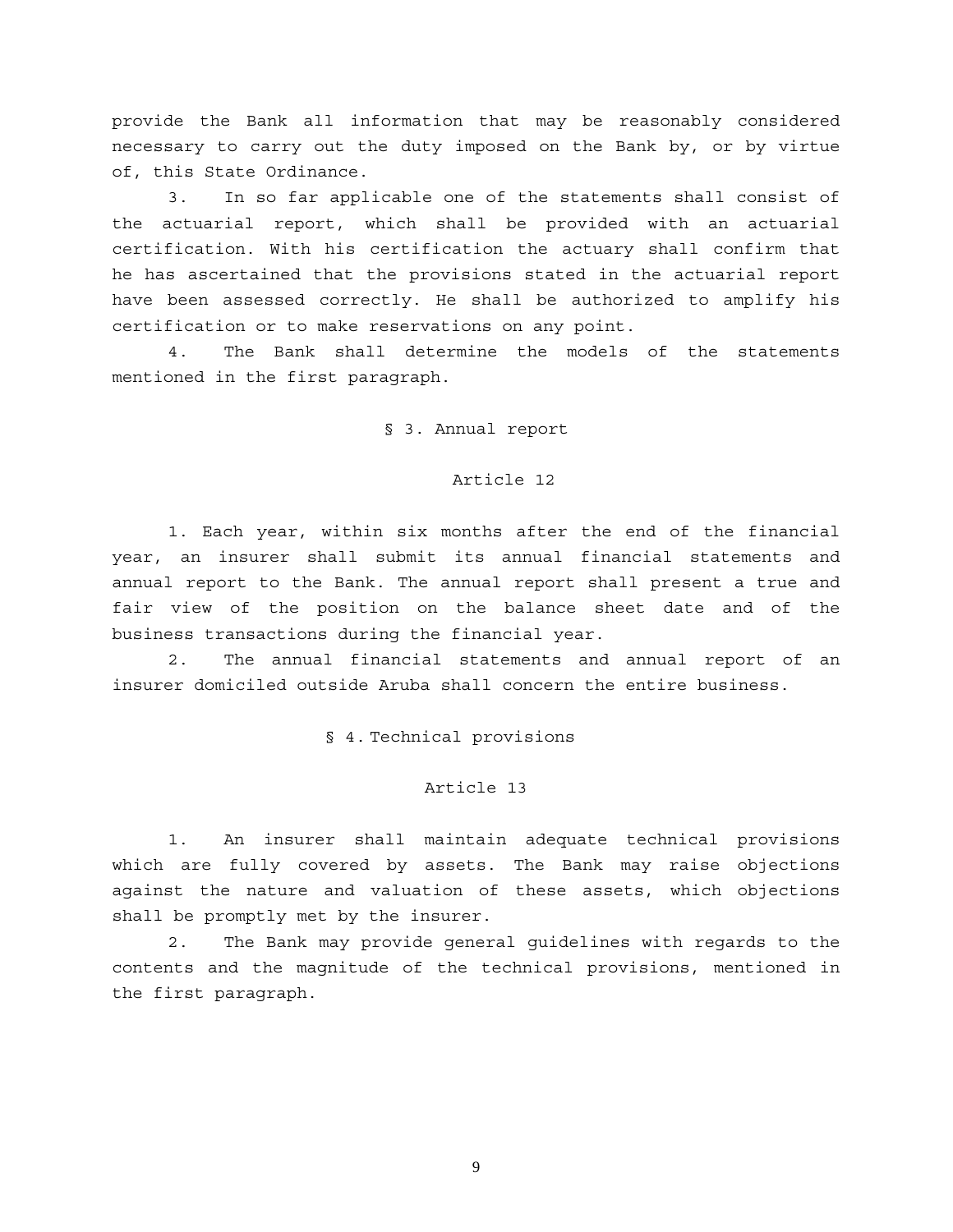#### § 5. Solvency margin

#### Article 14

1. An insurer engaged in the life insurance business must have a solvency margin amounting to eight percent of the provision for insurance obligations at the end of the preceding financial year, without taking the reinsurance of these obligations into account.

2. An insurer engaged in the general insurance business must have a solvency margin equal to the highest outcome of one of the following calculations:

- a. fifteen percent of the gross premiums booked in the preceding financial year, or
- b. fifteen percent of the average gross claims booked in the past three financial years.

3. The Bank may give general guidelines with regards to the solvency margin, in which among other things may be indicated, what amount of solvency margin must at least be maintained.

4. By State Decree, containing General Administrative Orders, special solvency margins may be prescrbed for certain categories of insurers.

#### § 6. Structural supervision

### Article 14a

1. Without the permission from the Bank, a natural person or a legal entity is not allowed:

a. to hold, acquire, or increase a qualifying holding in an insurer;

b. to exercise any control associated with a qualifying holding in an insurer.

2. The Bank shall grant permission requested as referred to in the first paragraph, unless the Bank is of the opinion that the integrity of the applicant or, if the applicant is a legal entity, of the persons who determine or also determine the policy of this legal entity is not beyond doubt, or that there is or could be question, otherwise, of undesirable influence on the policy of the enterprise or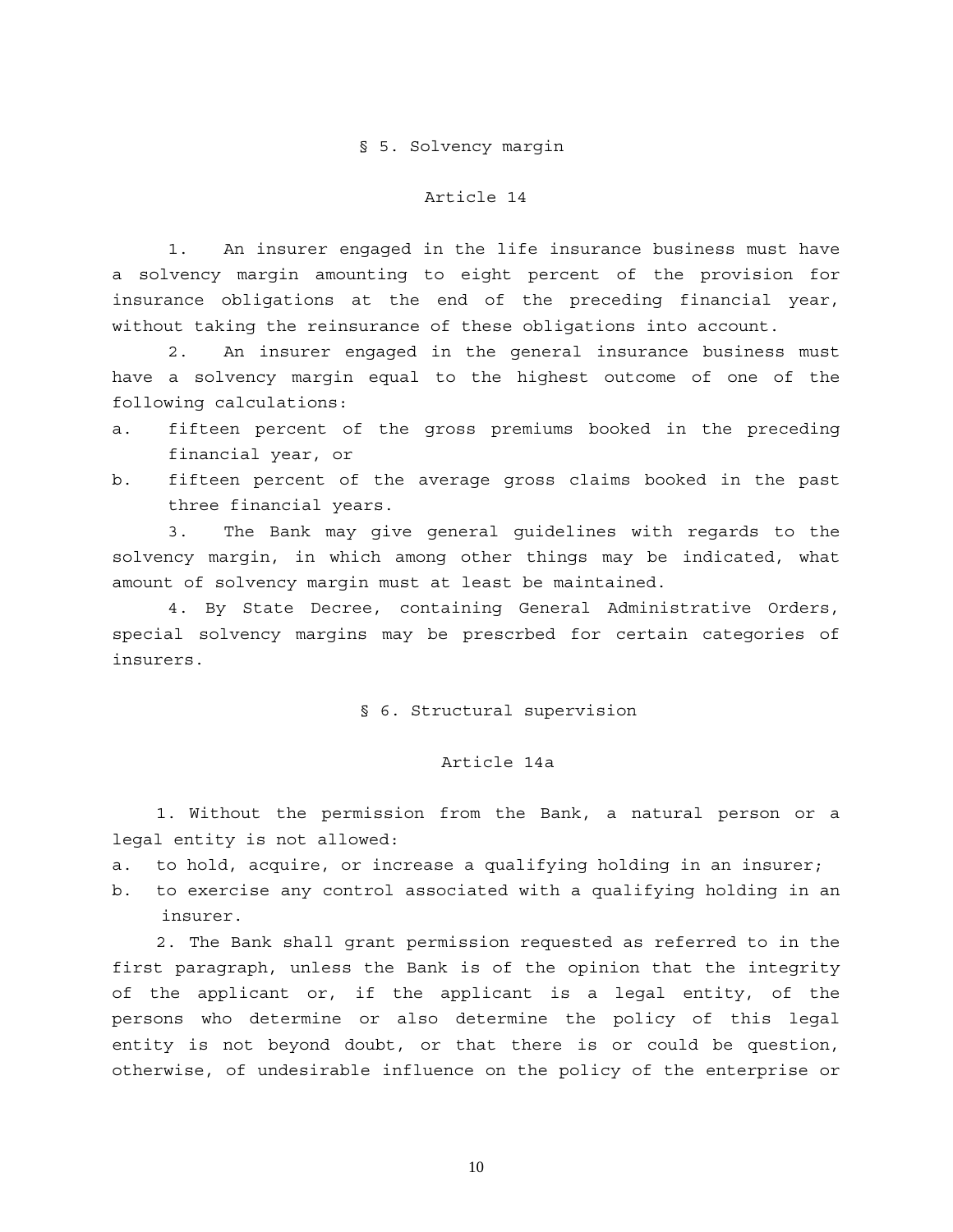institution as a result of a qualifying holding in the enterprise or institution.

3. If a qualifying holding in an insurer is held, acquired, or increased without having obtained permission for this act, or without having observed the restrictions imposed when granting the permission, the infringing natural person or legal entity shall reverse the act performed within a period to be determined by the Bank or shall observe the restrictions as yet. This obligation shall cease to apply, if permission is given for the act in question as yet, or the restrictions not observed are withdrawn.

4. If the exercise of any control, associated with a qualifying holding in an insurer, takes place without having obtained permission for this act, or without having observed the restrictions or conditions imposed when granting the permission, a decision made also based on the control exercised can be annulled by the Court, on the demand of the Bank, if the decision would have been different or would not have been made, if the control in question had not been exercised, unless permission is granted as yet, or the restrictions or conditions not observed are observed as yet. Insofar as necessary, the Court shall provide for the consequences of the annulment.

5. If a natural person or a legal entity does not comply with all regulations or conditions attaching to the permission as referred to in the first paragraph, the Bank may set a period within which that natural person or legal entity shall comply with the regulations or conditions not complied with as yet.

## Article 14b

1. Article 6, first paragraph, subparagraphs a, b, f, and second, fourth, and fifth paragraph shall be equally applicable to an application for permission as referred to in Article 14 a, first paragraph.

2. The issue of the permission as referred to in Article 14a, first paragraph, shall be announced in the Official Gazette of Aruba, as well as in one or more newspapers to be determined by the Bank, unless the Bank is of the opinion that the announcement thereof would or could lead to disproportionate favoring of, or prejudice to parties involved in the decision or third parties.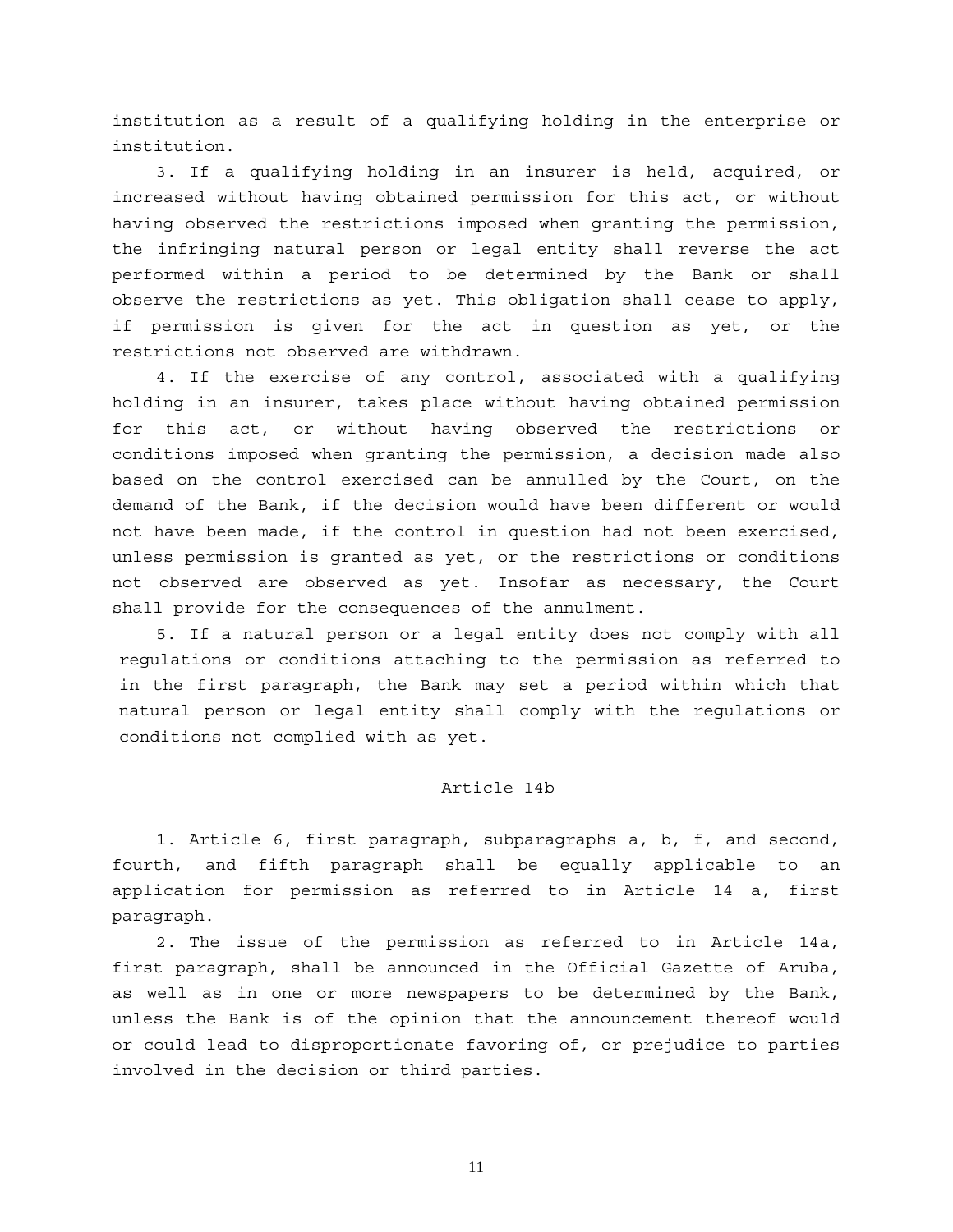3. The Bank may modify or revoke the permission as referred to in Article 14a, first paragraph, in whole or in part:

a. at the written request of the holder;

- b. if the data or documents provided for obtaining the declaration have turned out to be incorrect or incomplete to such an extent that a different decision would have been made on the application, if, at the time of assessing the application, the correct circumstances had been fully known;
- c. if not all regulations or conditions laid down in the declaration are complied with within the period referred to in Article 14a, fifth paragraph;
- d. if the holder does not comply with an instruction as referred to in 15b.

In that case, the second paragraph shall be equally applicable.

#### Article 14c

1. A natural person or legal entity whose qualify holding in an insurer changes in such a way that the extent of this holding falls below 10, 20, 33, or 50 percent, shall notify the Bank thereof in writing.

2. Each year in the month of July, an insurer shall notify the Bank in writing of the identity of each natural person or legal entity holding a qualifying holding in that institution, insofar as these data are known to it. As soon as this becomes known to it, an insurer shall also notify the Bank in writing of each acquisition or disposal of, or change to a qualifying holding in that institution, by which the extent of the holding exceeds or falls below 10, 20, 33, or 50 percent.

### § 7. Integrity supervision

### Article 14d

 1. An insurer shall pursue adequate policy for an ethical conduct of its business and shall set up its operational management in such a way that the ethical conduct of its business is safeguarded.

 2. At any rate, the policy and the operational management, referred to in the first paragraph, shall be aimed at: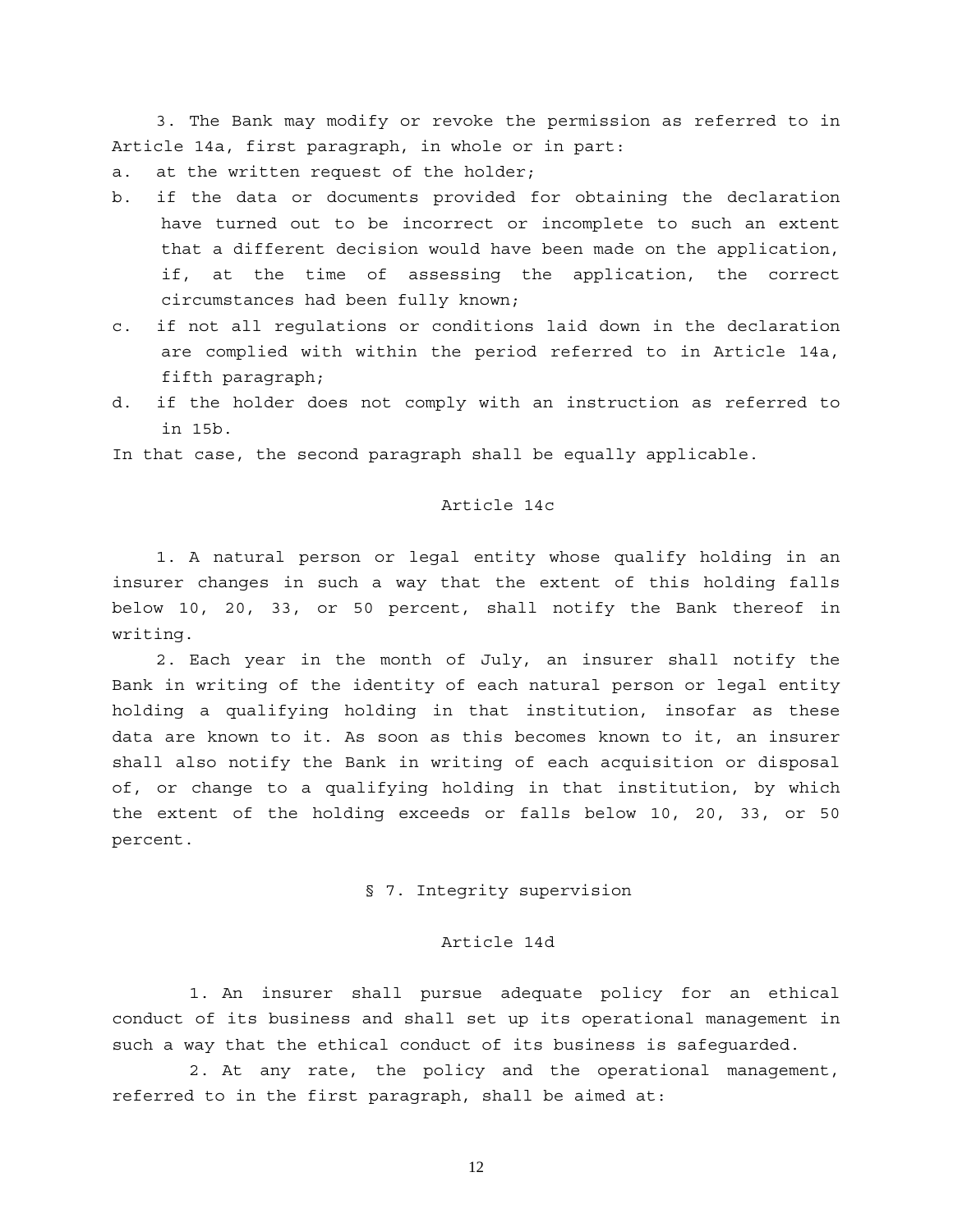- a. the countering of conflicts of interests;
- b. the suppression of money laundering and terrorist financing;
- c. the compliance with rules laid down by or pursuant to the State Ordinance on the Prevention and Suppression of Money Laundering and Terrorist Financing and other statutory regulations on the prevention and combating of money laundering and terrorist financing;
- d. the prevention of punishable offenses or other violations of the law by the insurer or its employees, which could prejudice the confidence in the enterprise or in the financial markets;
- e. the countering of relationships with clients or other business relationships, which could prejudice the confidence in the enterprise or in the financial markets;
- f. the countering of other acts by the insurer or its employees, which are in conflict with generally accepted standards according to unwritten law to such an extent, that this could prejudice the confidence in the enterprise or in the financial markets.
	- 3. The Bank may give insurers directives with regard to:
- a. the ethical conduct of the insurance business;
- b. the way in which it is determined whether the integrity of a person, referred to in Article 5, first paragraph, subparagraph a, is beyond doubt, and whether such person is suitable, and which facts and circumstances are to be taken into consideration for that purpose.

 4. The directives, referred to in the third paragraph, may be related to the implementation of the regulations of other State Ordinances. They shall only be given or modified after consulting the representative organization involved.

## Article 14e

 1. An insurer shall not be associated through persons or legal entities in a formal or factual control structure:

- a. that is intransparent to such an extent that it constitutes or can constitute an obstacle to the adequate exercise of supervision of that enterprise;
- b. if foreign law applies to these persons or legal entities, and this foreign law constitutes or can constitute an obstacle to the adequate exercise of supervision of that enterprise.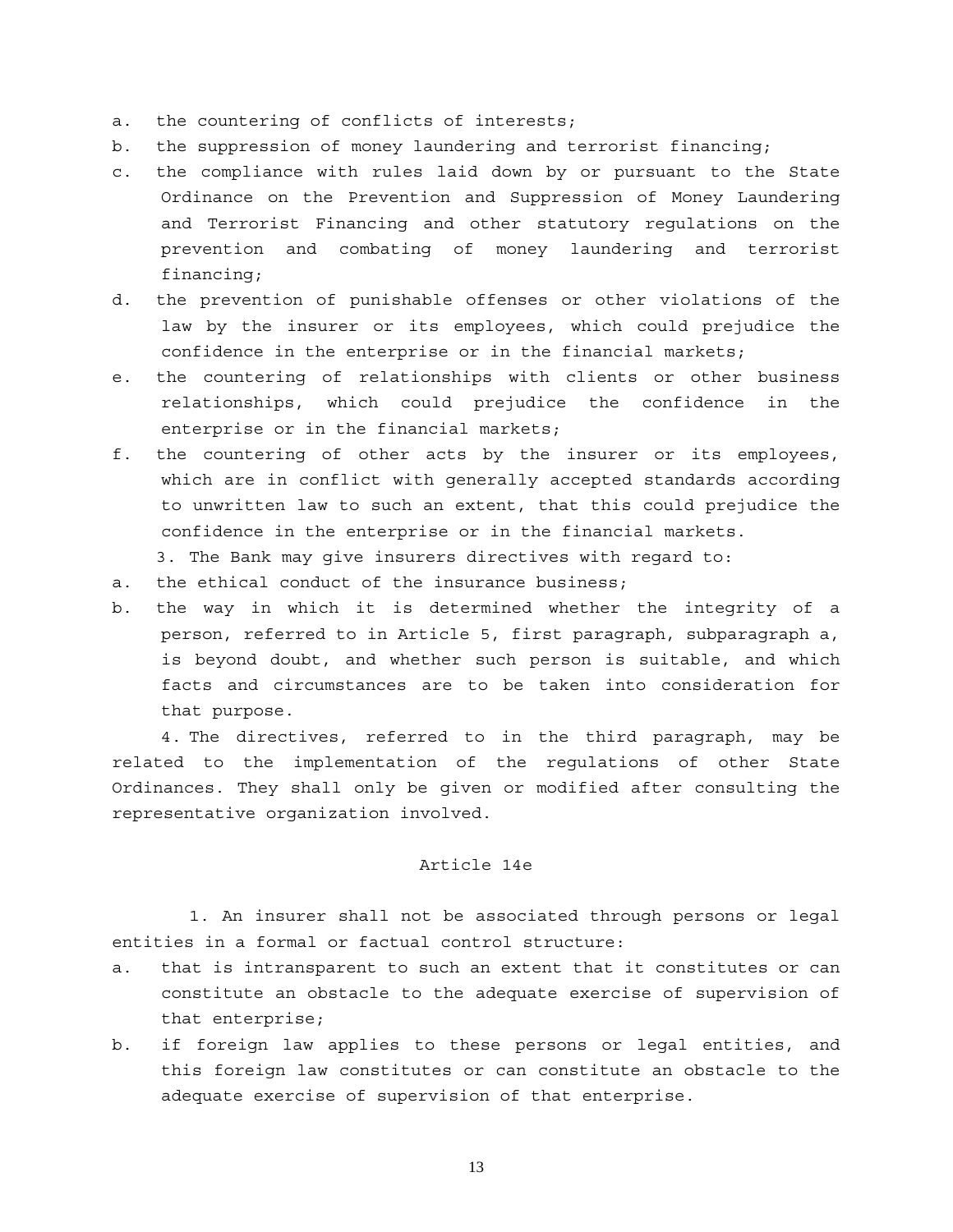#### CHAPTER V

#### Special measures

#### § 1. Right to give directives

## Article 15

 1. If an insurer does not meet the regulations for obtaining the license laid down by, or by virtue of, this State Ordinance, or if the Bank establishes that an insurer does not comply with the provisions laid down by, or by virtue of, Articles 10 through 14, 14c, second paragraph, 14d and 14e, or if the Bank perceives other signs, that in its opinion endanger or might endanger an insurer's solvency, it can give this insurer a directive to comply again, within a term to be determined by the Bank, with these regulations or with the provisions laid down by, or by virtue of, Articles 10 through 14, 14c, second paragraph, 14d and 14e, or to ensure that the solvency is brought again to a level to be determined by the Bank.

2. If within two weeks after the date of the directive the Bank has not received an answer from the insurer which it regards as satisfactory, or if in its opinion the directive has not or not adequately been complied with, it may, without prejudice to its authorization for revocation of a license pursuant to Article 8, to impose a penalty charge order pursuant to Article 16, first paragraph, and to impose an administrative fine pursuant to Article 16, second paragraph:

- a. notify the insurer in writing that as from a certain date all or certain of its bodies may only exercise their powers after approval by one or more persons appointed by the Bank, which notification shall take immediate effect;
- b. notify the insurer in writing that the Bank will proceed to publication of the directive in the Government Gazette of Aruba.

3. If the cases mentioned in the first paragraph require immediate intervention, the Bank may without applying the first paragraph, immediately implement the second paragraph, sub a, after it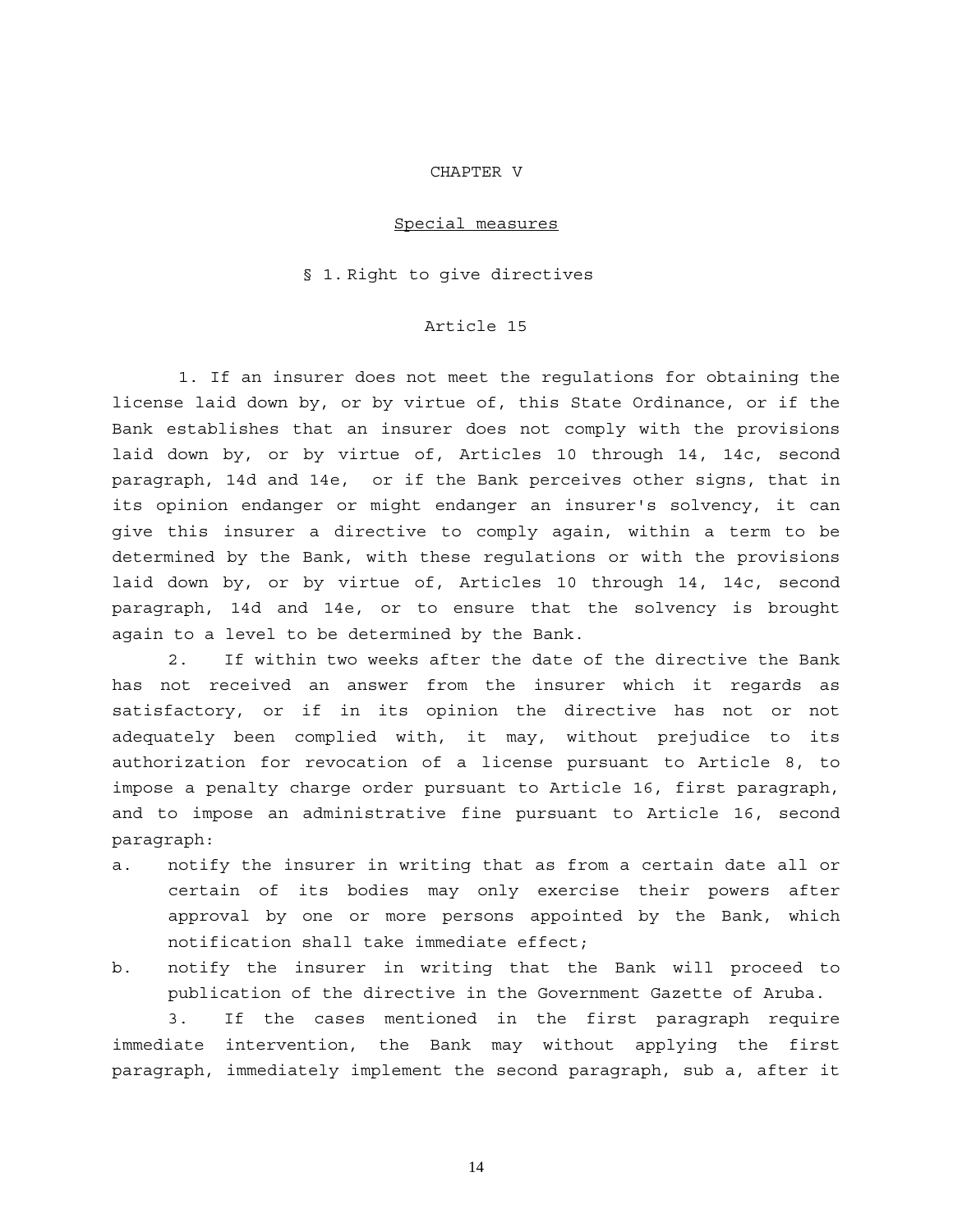has given the insurer the opportunity to present its views about the immediate enforcement.

4. The bodies, mentioned in the second paragraph, sub a, shall give the persons appointed by the Bank full cooperation. For losses resulting from acts performed in contravention of a notification as mentioned in the second paragraph, sub a, the persons who perform these acts as a body of the insurer shall be personally liable towards the insurer.

5. The decision to publish a directive shall only become effective after it has become irrevocable. If after the publication the insurer complies with the directive as yet, or if the Bank withdraws the directive, this shall be published by the Bank in the Government Gazette of Aruba.

### Article 15a

 1. If the Bank is of the opinion that an auditor or actuary does not provide or no longer provides the necessary guarantees that he can fulfill his task properly in relation to an insurance company, the Bank may decide that this auditor or actuary is no longer authorized to sign the reports meant in this State Ordinance in relation to that insurance company.

 2. The Bank will notify the insurance company in question immediately of a decision as meant in the first paragraph.

#### Article 15b

 The Bank may give the holder of a qualifying holding in an insurer, as regards to whom the condition of Article 7, subparagraph e, is no longer fulfilled in its opinion, an instruction to take a certain course of action with regard to specified issues.

#### §2. Administrative sanctions

#### Article 16

1. For the violation of the provisions laid down by or pursuant to Articles 4, 5, first paragraph, 9, second paragraph, 10, 11 through 15b, 17, 22, first and third paragraph, 24b, third, fourth, and fifth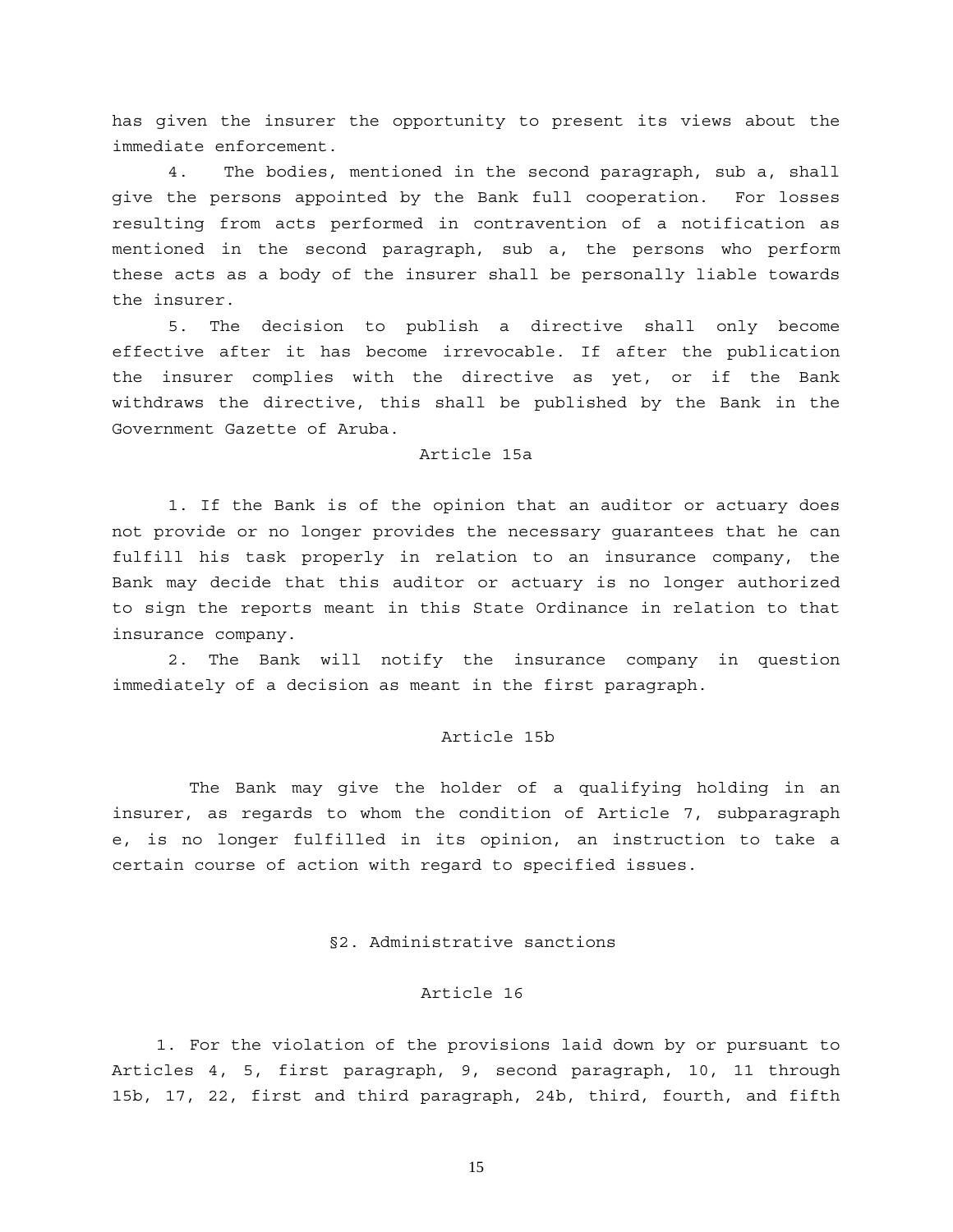paragraph, 25, sixth paragraph, and 27a, first paragraph, 27b, the Bank may impose a penalty charge order.

2. For the offenses referred to in the first paragraph, the Bank may also impose an administrative fine not exceeding Afl. 1,000,000. per separate violation.

3. Violations can be committed by natural persons and legal entities. Article 1:127, second and third paragraph, of the Criminal Code of Aruba shall be equally applicable.

4. The Bank shall adopt guidelines for the exercise of the powers, referred to in the first and second paragraph, and shall record them in a policy document. The policy document shall at any rate contain a description of the procedures to be followed when exercising the powers, referred to in the first and second paragraph. The policy document, referred to in the first sentence, as well as all modifications to be introduced to same afterwards shall be announced in advance in a manner to be determined by the Bank.

5. By State Decree containing General Administrative Orders, rules shall be laid down with regard to the principles for the determination of the amount of the penalty charge order and the administrative fine per violation. The violations shall be classified into categories based on the severity of the violation, with the corresponding basic amounts, minimum amounts, and maximum amounts.

 6. Forfeited penalties and administrative fines shall accrue to the Bank.

## Article 16a

1. If, at the time of committing a violation, a period of five years has not yet expired since an administrative fine was imposed on the violator for a similar violation, the amount of the administrative fine, referred to in Article 16, second paragraph, shall be doubled for each separate violation.

2. Notwithstanding Article 16, second paragraph, the Bank may set the amount of the administrative fine at a maximum of twice the amount of the benefit obtained by the violator as a result of the violation, if his benefit exceeds Afl. 1,000,000.-.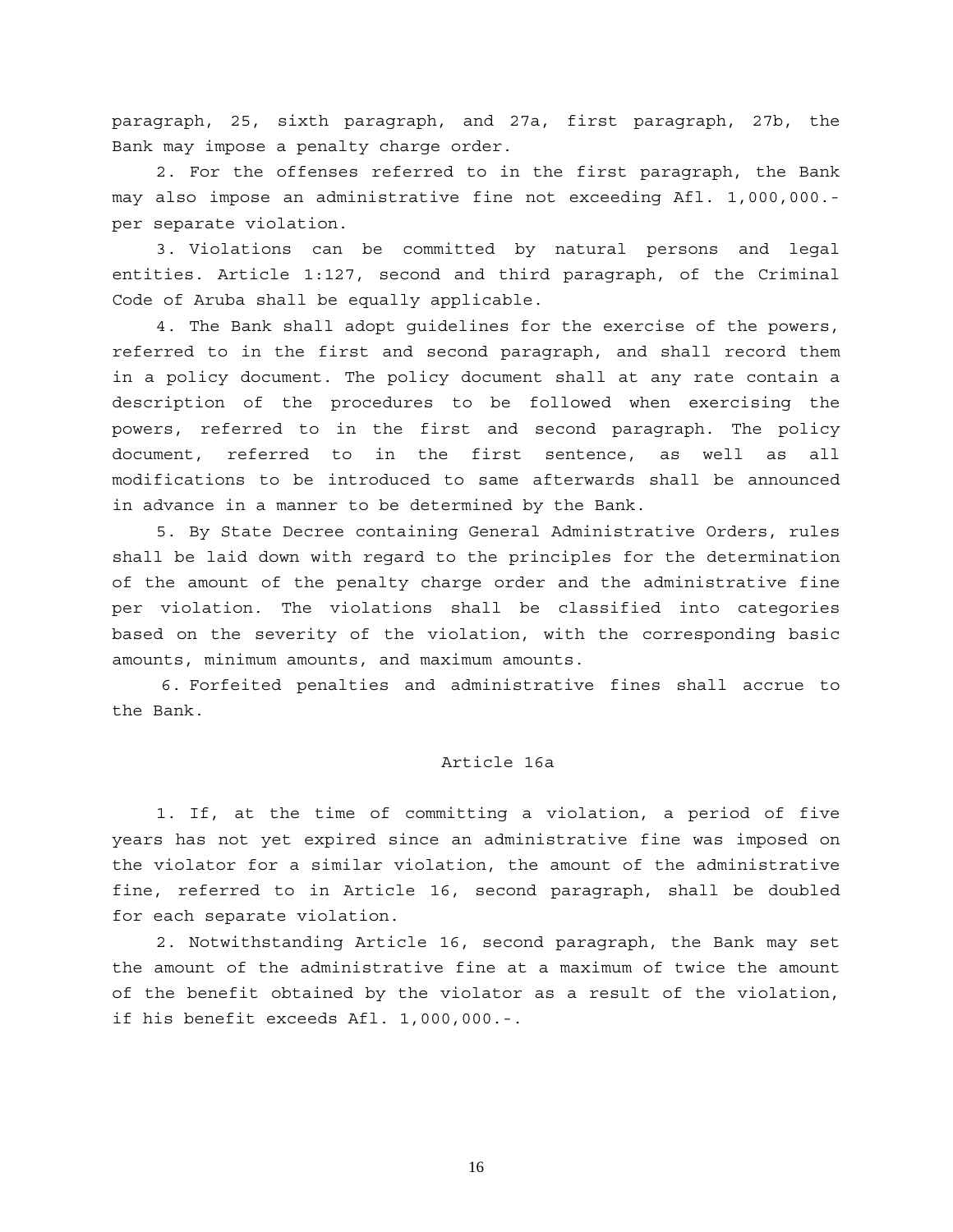### Article 16b

1. If the Bank intends to impose an administrative fine, it shall notify the person concerned thereof, stating the grounds on which the intention is based.

2. The Bank shall give the person concerned the opportunity to express his view, either in writing or orally, within a reasonable period, before imposing the administrative fine by decision.

3. If, after the person concerned has expressed his view, the Bank decides that no administrative fine will be imposed for the violation, the person concerned shall be informed hereof in writing.

#### Article 16c

1. At the request of the violator, the Bank may cancel a penalty charge order, suspend the duration thereof for a specific period, or reduce the penalty, in case the violator is permanently or temporarily unable in whole or in part to comply with his obligations.

2. Furthermore, at the request of a violator, the Bank may cancel a penalty charge order, if the decision has been effective one year without having forfeited the penalty.

#### Article 16d

 Anyone in respect of whom the Bank has performed an act from which he could reasonably infer that an administrative fine will be imposed on him for violation of the provisions laid down by or pursuant to this State Ordinance will not be required to make any statement in that regard. He shall be notified to this effect before being asked to provide information.

### Article 16e

1. The administrative fine is due within six weeks after the date of the decision by which it was imposed.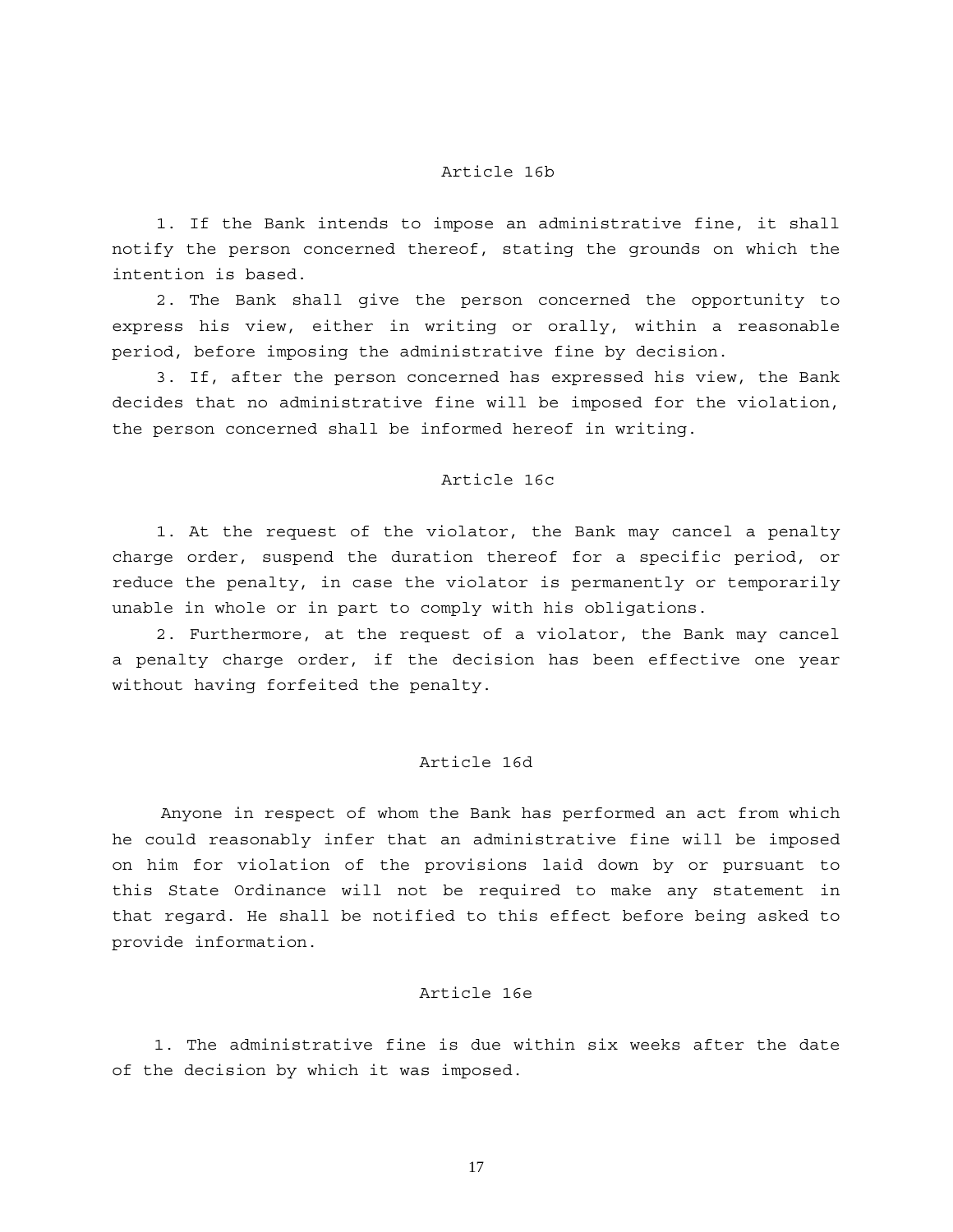2. Statutory interest will be added to the fine, to be counted from the day after the six weeks have elapsed since the notification of the decision.

#### Article 16f

1. The power to impose an administrative fine will lapse:

- a. if criminal prosecution has been instituted for the infringement, and the court hearings has started, or if the right to prosecute has ceased to exist pursuant to Article 1:149 of the Criminal Code of Aruba;
- b. three years after the day the non-compliance with the rule was discovered.

2. The period meant in the first paragraph, sub b will be interrupted by a notification of the order by which the administrative fine was imposed.

### Article 16g

 1. The Bank is authorized, for the purpose of protection of the financial system and preventing money laundering and terrorist financing, to publish the offence for which the order subject to a penalty or the administrative fine was imposed, the infringed rule, as well as the name, address and domicile of the person on whom the administrative fine was imposed.

 2. The Minister may lay down rules on the exercise of the authority meant in the first paragraph.

 3. The order to publish shall take effect on the day on which the offence is made public, without suspension of the effect for the duration of the period for appeal or, if appeal has been brought, of the appeal, if the address of the person concerned is not known and it cannot be obtained either with reasonable efforts.

## Article 16h

The Bank shall keep record of the acts carried out in the context of an investigation prior to the imposition of an administrative fine, stating the persons who carried out those acts.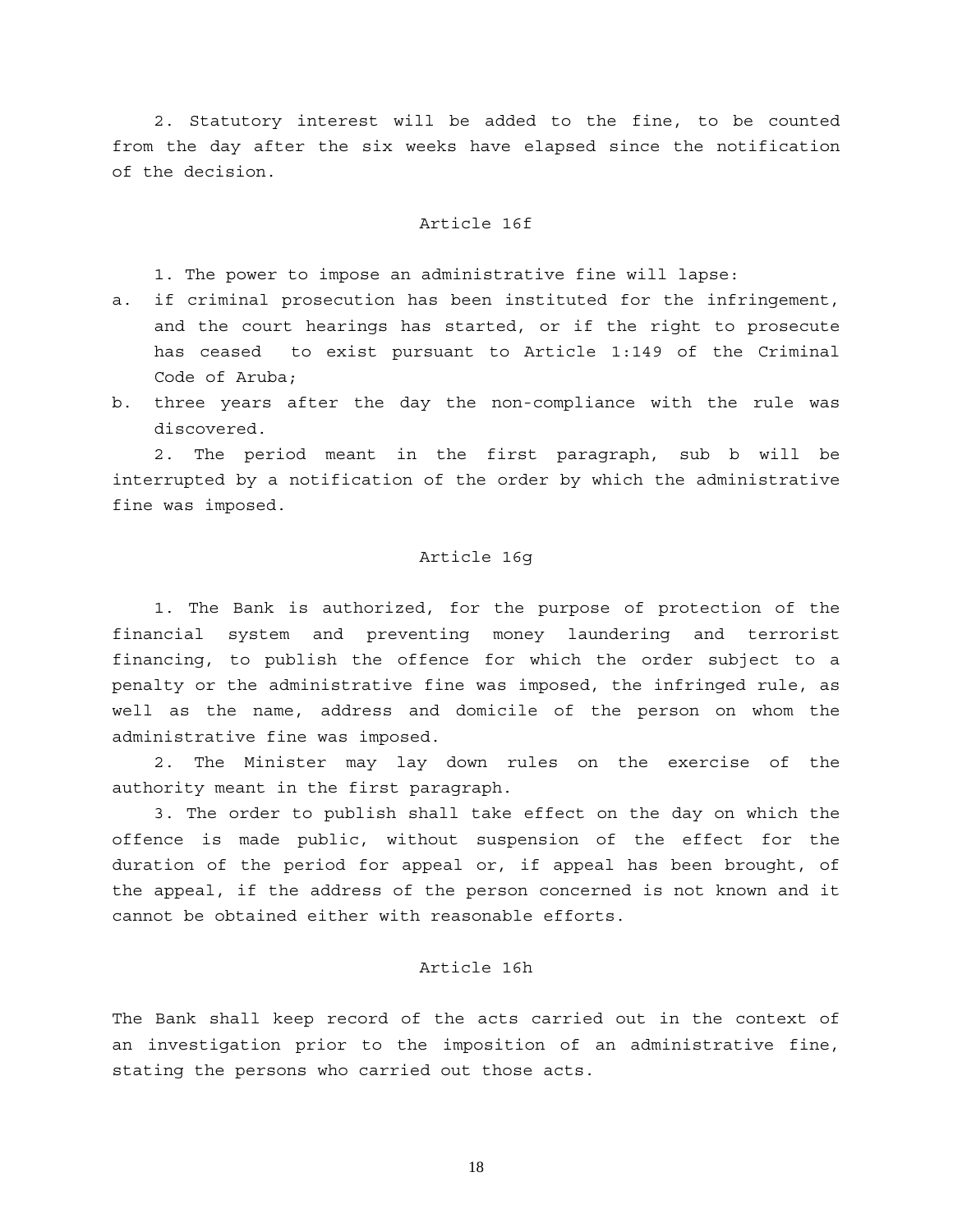### Article 16i

 1. If a forfeited penalty or fine is not paid within the period set by the Bank, a demand will be made to the infringer to pay the amount of the penalty or fine, plus the costs of the demand, within two weeks.

 2. In the absence of payment, the amount and the costs, referred to in the first paragraph, shall be augmented by the collection costs, collected by the Bank by writ of execution.

 3.The writ of execution shall be published by serving a process as referred to in the Code of Civil Procedure of Aruba and shall constitute entitlement to enforcement, which may be enforced while applying the provisions of this Code.

4.The writ of execution shall at any rate state:

a. the words 'writ of execution' in the heading;

- b. the amount of the collectable principal sum, augmented by the statutory interest due;
- c. the order or the statutory provision from which the amount due arises;

d. the costs of the demand and of the writ of execution;

e. that it may be enforced for the account of the violator.

 5.For a period of six weeks after the date of service, an objection may be lodged against the writ of execution. Objection shall be lodged against the Bank with the Court and in the manner stipulated for filing claims. Provided it has been lodged in a timely fashion and in the prescribed manner, the objection shall suspend the enforcement.

### § 3. Appointment of certain positions

## Article 17

 An insurer shall not appoint persons to positions as referred to in Article 7, sub a and b, prior to having obtained the approval thereof from the Bank.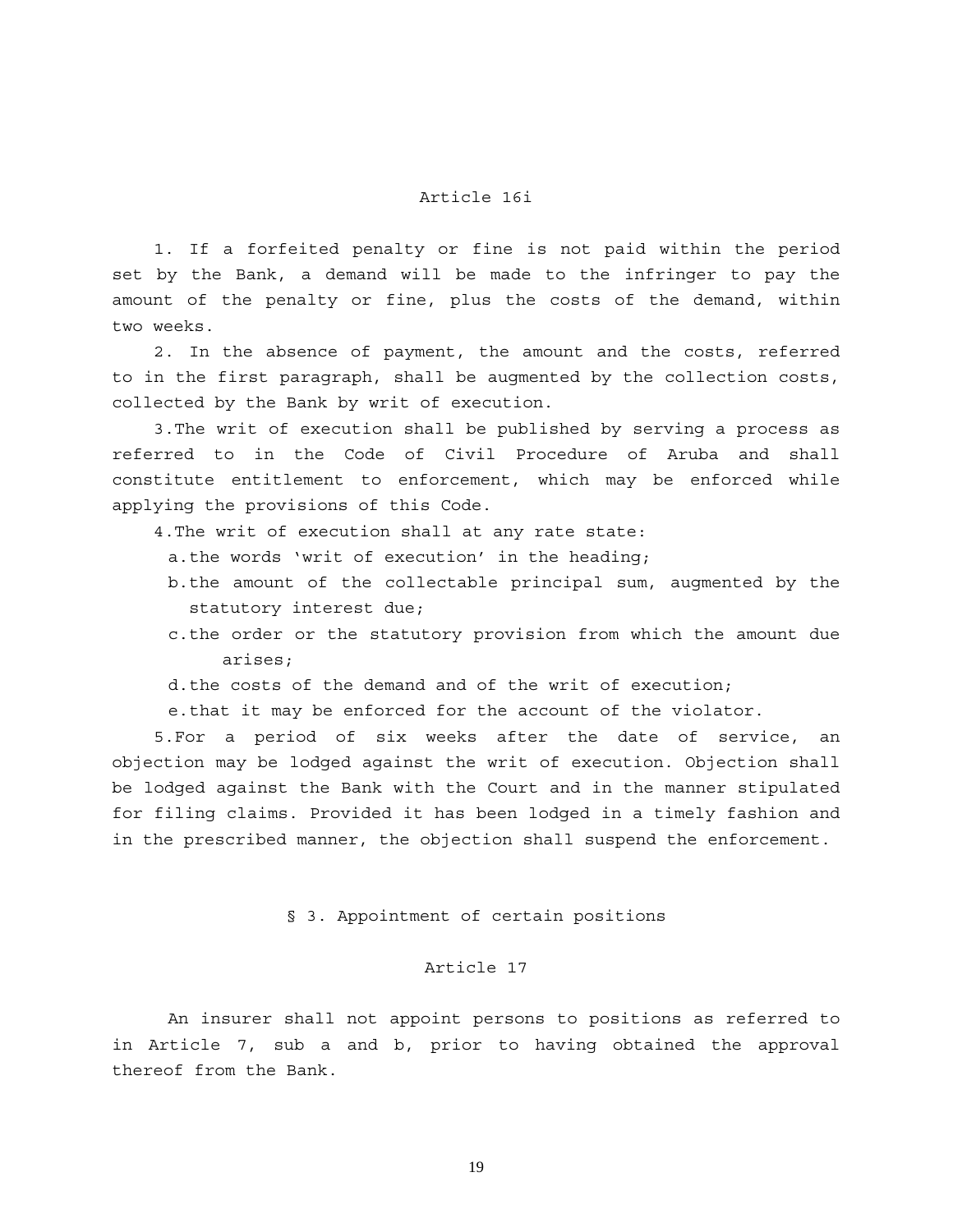#### CHAPTER VI

#### The register

#### Article 18

1. The Bank shall keep a register in which all insurers are entered, which have obtained a license as mentioned in Article 5, first paragraph. The register shall be organized in a way to be determined by the Bank and shall be available for everyone for inspection at the Bank's office, free of charge.

2. The Bank shall ensure the removal from the register of every insurer whose license as mentioned in Article 5, first paragraph, is revoked.

#### Article 19

 1. The entry in or removal from the register shall be published by the Bank in the Government Gazette of Aruba and in two local newspapers within two weeks after the day on which it took place.

2. Each year in the month of January, a transcript of the register showing the position as per December 31 of the preceding year shall be published by the Bank in the Government Gazette of Aruba and in two local newspapers.

## CHAPTER VII

#### Emergency regulation and bankruptcy

§ 1. Emergency regulation

#### Article 20

1. In the event that the solvency of an insurer entered in the register shows signs of a dangerous development or there are otherwise signs, that threaten the continued existence of an insurer, and no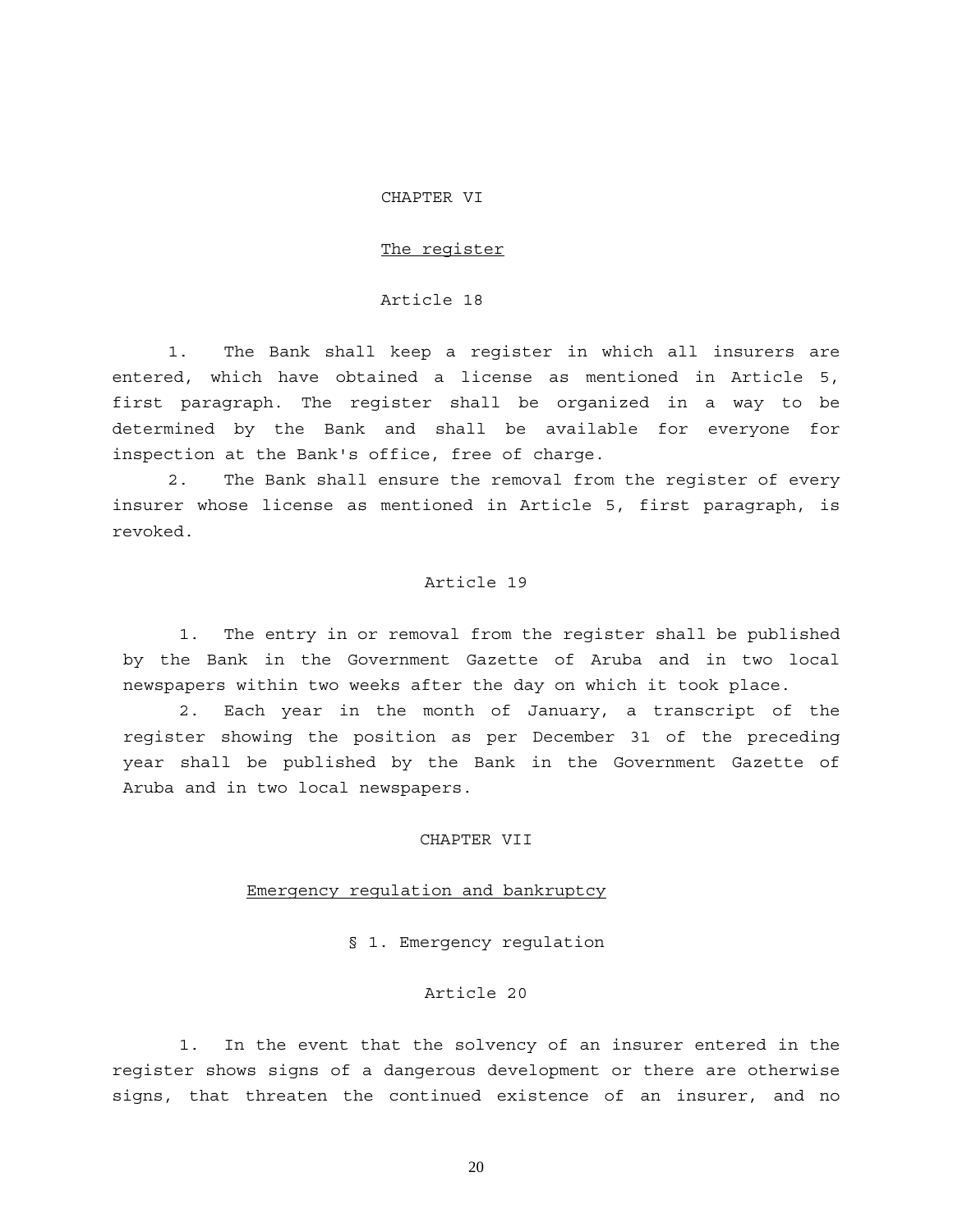improvement in this development may be expected in reason, the Court may, on petition of the Bank declare that the insurer is in a position that in the interests of the combined creditors requires a special measure.

 2. In case of a declaration as mentioned in the first paragraph, the Court shall appoint on the Bank's recommendation one or more administrators, who shall be authorized to liquidate all or part of the insurance agreements concluded by the insurer as well as to proceed to transfer all or part of its rights and obligations under or by virtue of insurance agreements.

3. By State Decree, containing General Administrative Orders, regulations may be laid down concerning the way of performing the duties, mentioned in the second paragraph. By this decree, one or more provisions of the Bankruptcy Ordinance may be declared applicable and may be deviated from regulations of that state ordinance.

§ 2. Bankruptcy and liquidation

#### Article 21

1. The Bank may file a petition at the Court to adjudicate an insurer bankrupt, if it appears to it that the insurer has a negative proprietors' equity capital and either the purpose to be achieved by the measure, described in Article 20, can not or no longer be realized, or, if this measure was not previously requested, there is no longer a reasonable prospect that the purpose to be achieved by this measure may be realized as yet.

2. In deviation from Article 1 of the Bankruptcy Ordinance the bankruptcy shall be adjudicated, irrespective of whether the insurer is in a position of having ceased to make payments.

3. If a petition to adjudicate bankrupt is filed by another than the Bank, including an insurer's own petition, this shall not be decided on until after the Court has given the Bank the opportunity to express its opinion on this matter.

4. An insurer entered in the register that has decided to liquidate its business in whole or in part, or to dissolve it, shall notify the Bank at least thirteen weeks before the decision will be executed of the way in which the liquidation, respectively the dissolution, will take place.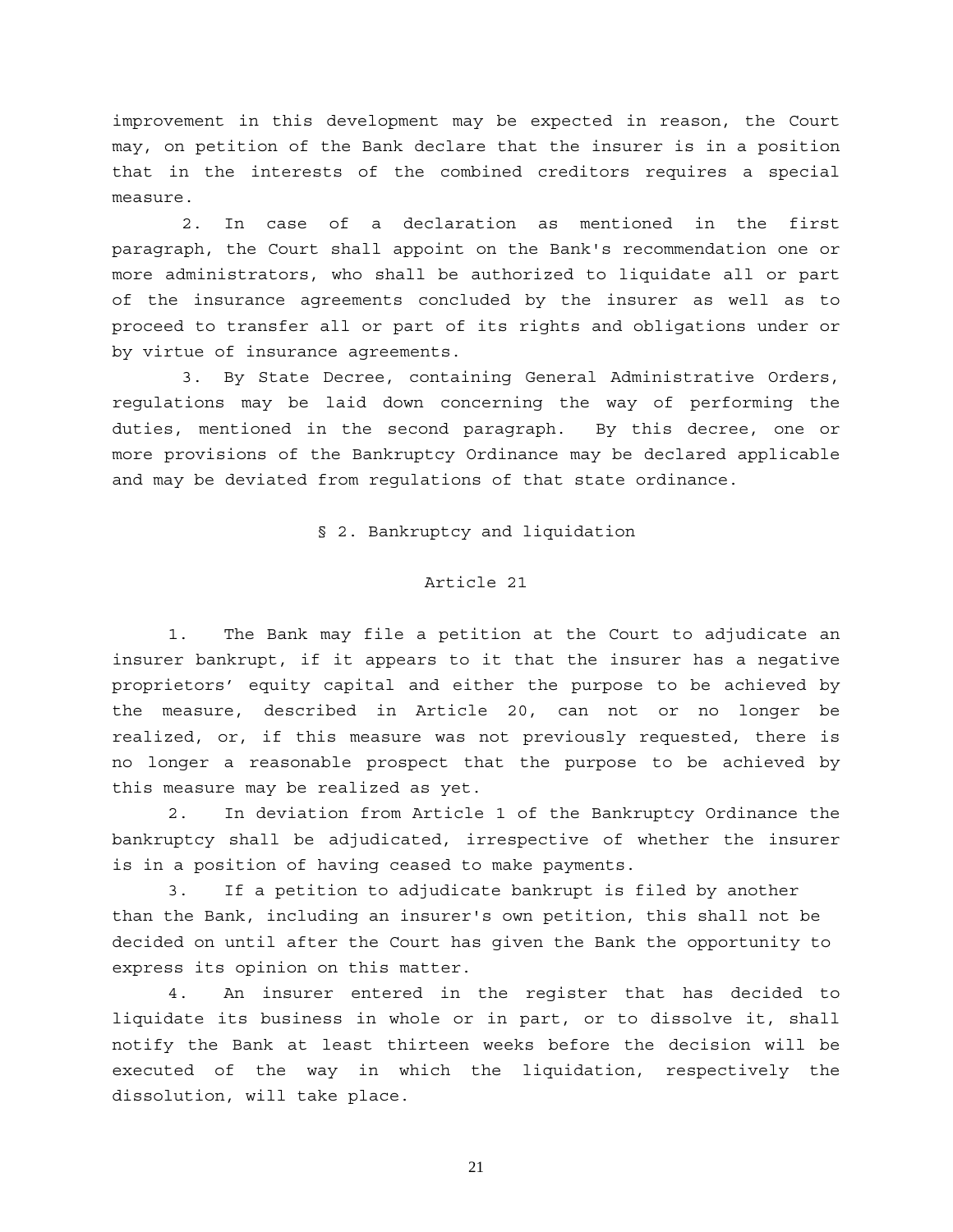#### CHAPTER VIII

#### Special provisions

#### § 1. Transfer of rights and obligations

### Article 22

1. An insurer shall only transfer its rights and obligations from all or part of the insurance agreements without the permission of the persons who can derive rights from these agreements to another insurer by written agreement and with written permission of the Bank.

2. In deviation from the first paragraph, an insurer shall be authorized to transfer its rights and obligations from an individual insurance agreement at the insurant's written request.

3. The Bank may give general guidelines with regards to the transfer of rights and obligations from insurance agreements.

2. Secrecy

#### Article 23

1. Anyone who performs or performed any duty for the purposes of this State Ordinance or a decision made pursuant to this State Ordinance is not allowed to use data or information provided or obtained pursuant to this State Ordinance or received from a foreign body as referred to in Article 24, first paragraph, further or differently or to make it known further or differently than required for the performance of his duty or by this State Ordinance.

 2. Notwithstanding the first paragraph, the Bank shall be authorized to make statements by using data or information obtained in the performance of its duty pursuant to this State Ordinance, provided these data or that information cannot be traced back to separate persons or institutions.

 3. The first paragraph shall not affect the obligation to make a statement, in accordance with the Code of Criminal Procedure of Aruba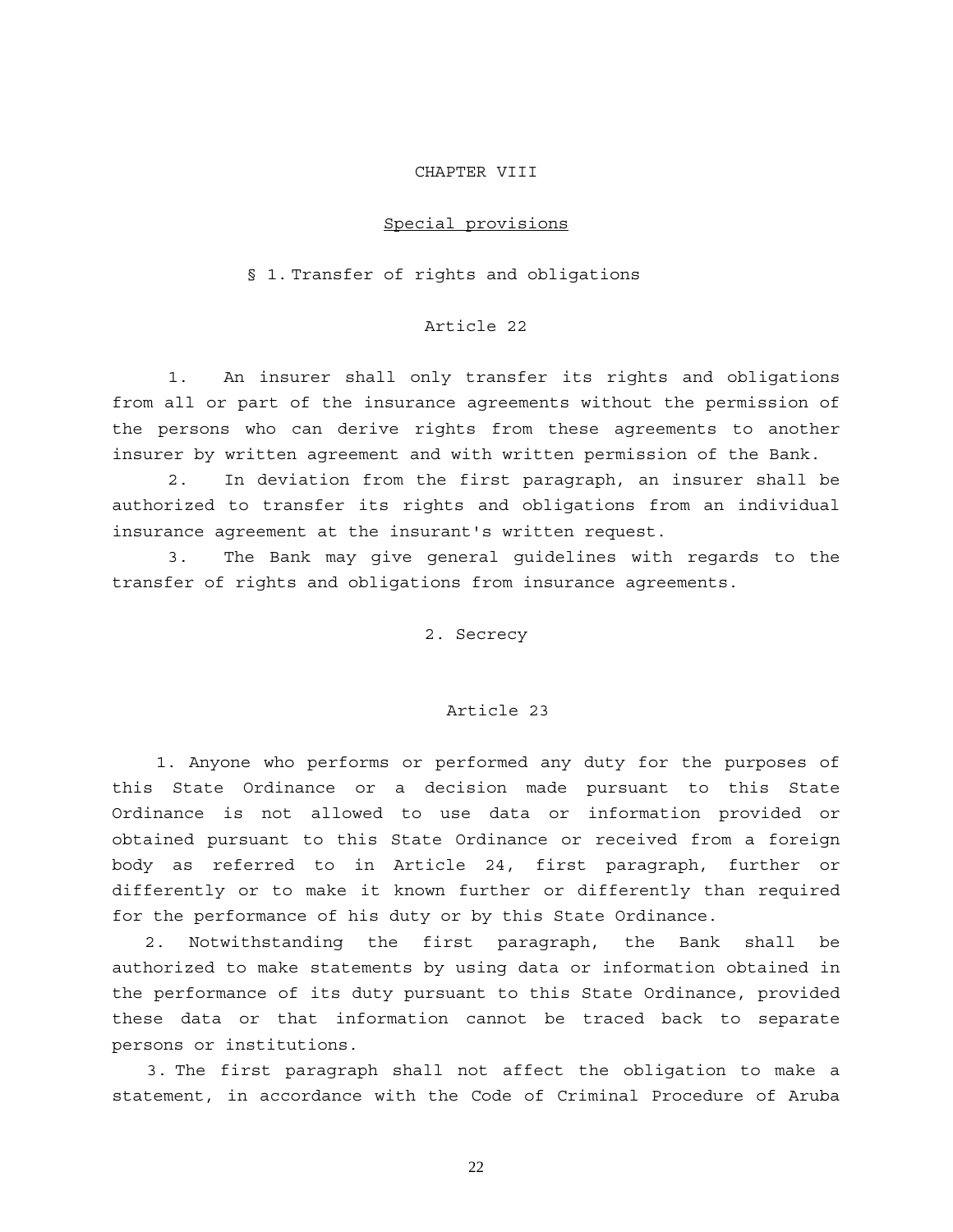(AB 1996 No. 75), as a witness in criminal cases with regard to data or information obtained in the performance of the duty assigned to him pursuant to this State Ordinance. Likewise, it shall not affect the obligation to make a statement, in accordance with the Code of Civil Procedure of Aruba (AB 2005 No. 34), as a witness or a party in a personal appearance of parties in civil cases with regard to data or information obtained in the performance of the duty assigned to him pursuant to this State Ordinance, and this on the understanding that such an obligation shall only apply, insofar as it concerns an insurer that has been declared bankrupt or that has been dissolved by court decision, and that it does not apply to data or information related to enterprises or institutions that are or were involved in an attempt to enable the insurer in question to continue its business.

§ 3. Exchange of data

## Article 24

 1. Notwithstanding Article 23, first paragraph, the Bank shall be authorized to exchange data and/or information obtained in the performance of the duties assigned to it pursuant to this State Ordinance with bodies designated by foreign public authorities, which are charged with:

- a. the supervision of persons and institutions that are active in the financial markets, or
- b. the supervision of the compliance with legislation and regulations concerning the prevention and suppression of money laundering and terrorist financing.

 2. The power, referred to in the first paragraph, shall not be exercised, if:

- a. the purpose for which the data or information will be used has not been sufficiently specified;
- b. the contemplated use of the data or information is not in line with the supervision of financial markets or persons working in these markets;
- c. provision of the data or information is contrary to public order or the laws of Aruba;
- d. the secrecy of the data or information has not been sufficiently guaranteed;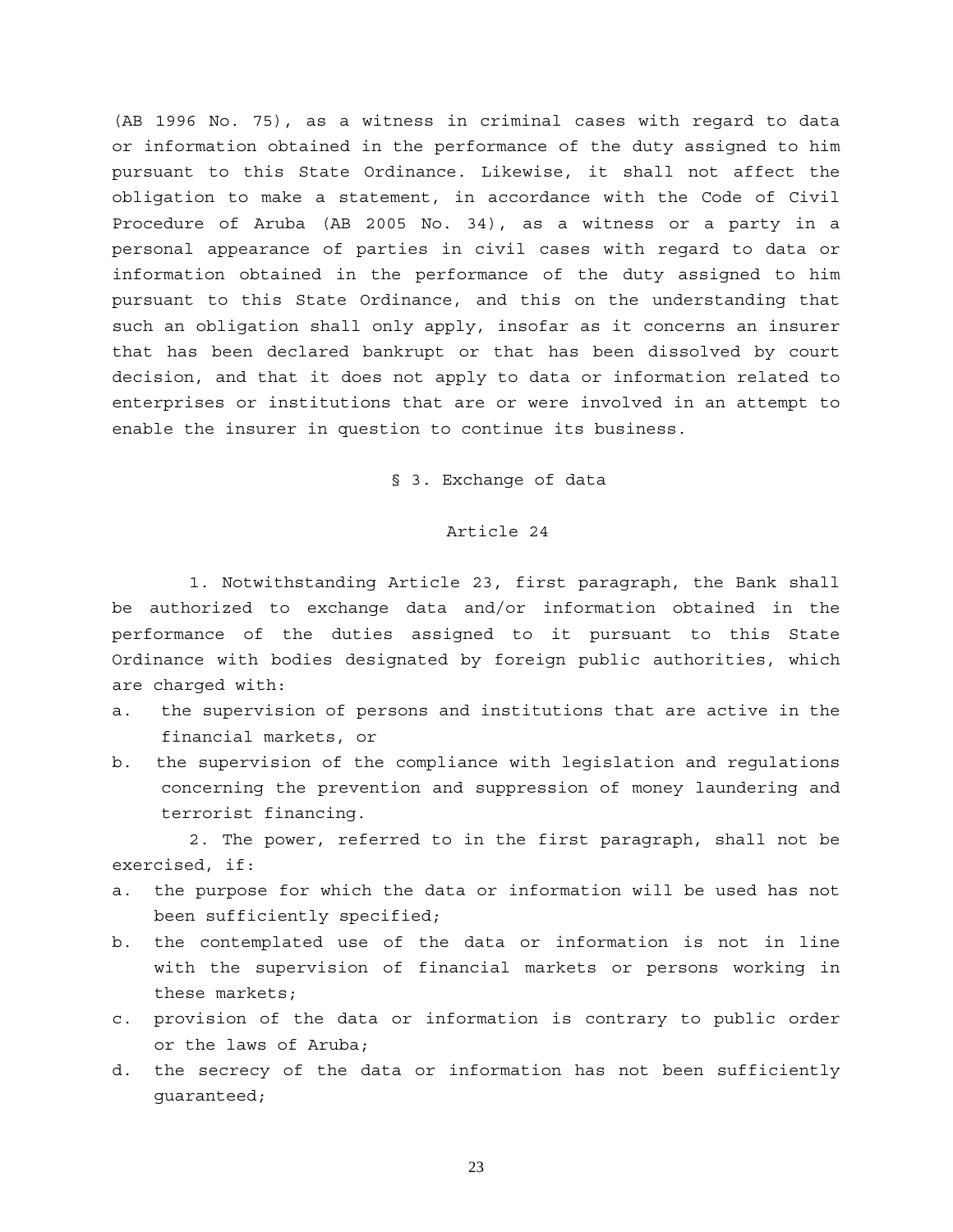- e. provision of the data or information is or could be contrary in reason to the interests this State Ordinance intends to protect;
- f. it has not been sufficiently guaranteed that the data or information will not be used for a purpose other than for which they are provided.

 3. Insofar as the data or information, referred to in the first paragraph, have been obtained from a foreign supervisory body, the Bank shall not provide them to another foreign supervisory body, unless the body from which the data or information have been obtained approved the provision of the data and information and, if applicable, approved the use for a purpose other than for which the data or information have been provided.

 4. If a foreign supervisory body requests the Bank to use data or information, which the Bank provided pursuant to the first or second paragraph, for a purpose other than for which they have been provided, the Bank shall only comply with that request, if:

- a. the contemplated use is not contrary to the first or second paragraph; or
- b. the supervisory body concerned could obtain these data or information from Aruba, for that other purpose, in a way other than provided for in this State Ordinance, with due observance of the applicable legal procedures.

### Article 24a

 Notwithstanding Article 23, first paragraph, the Bank shall be authorized to provide data or information obtained in the performance of the duties assigned to it pursuant to this State Ordinance to persons and bodies charged with the exercise of criminal-law powers pursuant to the Code of Criminal Procedure of Aruba.

#### Article 24b

1. For the performance of its duty pursuant to this paragraph, the Bank may demand information from anyone, if this is necessary for the performance of the duty of a body referred to in Article 24, first paragraph. Article 25, third through sixth paragraph, shall be equally applicable.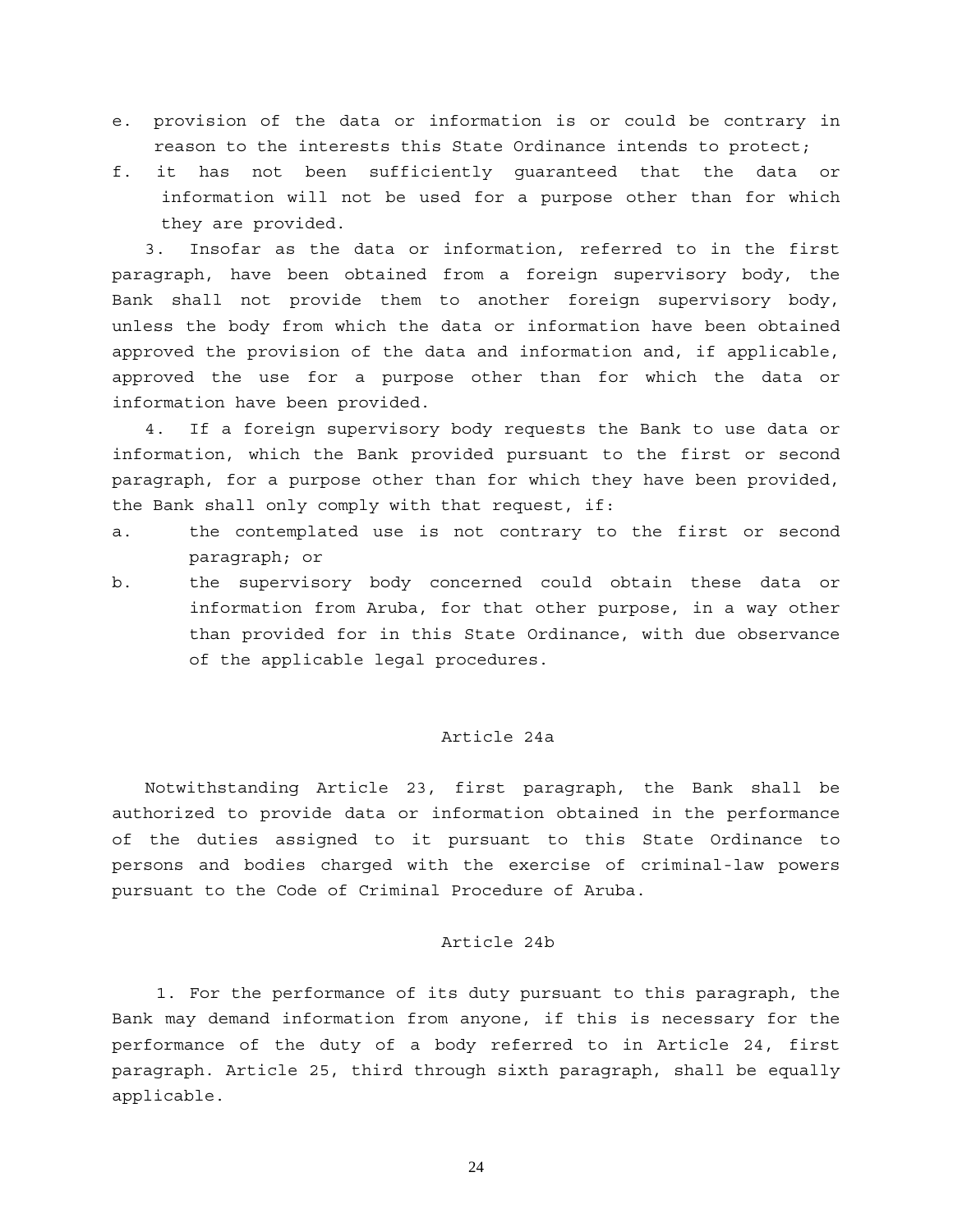2. At the request of a body as referred to in the first paragraph, the Bank may ask data and information from or conduct an investigation or cause same to be conducted at an insurer or at anyone who can be suspected in reason of disposing of data or information that may be important to the requesting body.

 3. The person who has been asked for data or information as referred to in the second paragraph shall provide same within a reasonable period to be set by the Bank.

 4. The person at whom an investigation as referred to in the second paragraph is conducted shall give all cooperation necessary for the proper conduct of that investigation. Article 25, third and fourth paragraph, shall be equally applicable.

 5. The Bank may allow that an officer of a body as referred to in Article 24, first paragraph, participates in the implementation of a request as referred to in the second paragraph. The officer referred to in the first sentence shall comply with the instructions of the employee of the Bank, charged with the implementation of the request. The order referred to in the fourth paragraph shall also apply to the officer referred to in the first sentence.

#### Article 24c

1. The Bank shall be authorized to consult the registers of and to ask all information from the Chamber of Commerce and Industry, the Department of Land Surveying and Real Estate Registration, the Civil Registry, as well as other bodies to be designated by State Decree containing General Administrative Orders.

 2. The bodies mentioned in the first paragraph shall give the Bank all cooperation free of charge and within the reasonable period set by it, as requested pursuant to the first paragraph.

### § 4. Supervision

### Article 25

 1. The persons employed by the Bank and designated for this purpose by the President of the Bank shall be charged with supervising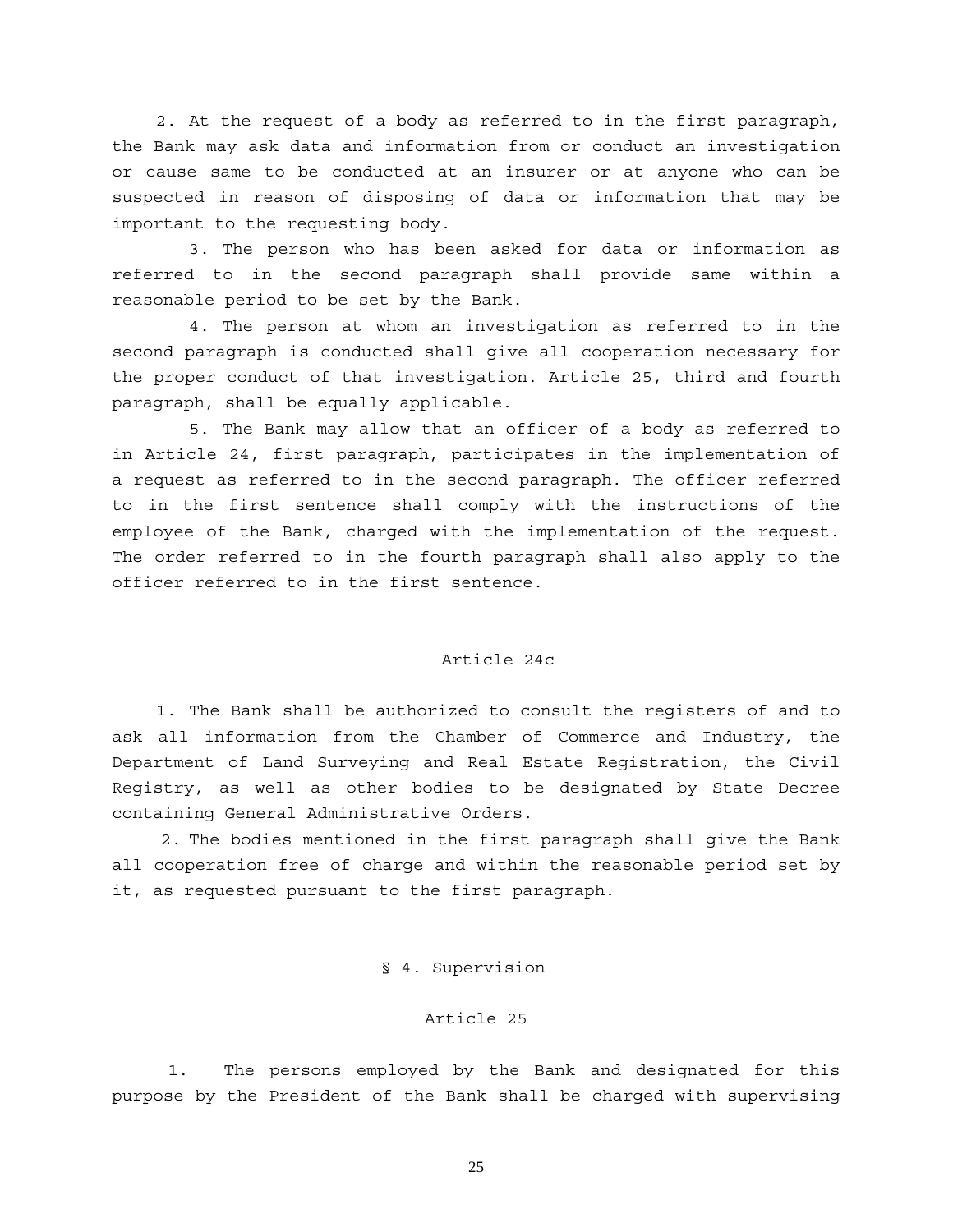the compliance with the provisions laid down by or pursuant to this State Ordinance. Such State Decree shall be announced in the Official Gazette of Aruba.

 2. The persons designated pursuant to the first paragraph may exercise the supervision in a risk-oriented manner. They shall report on the exercise of the powers mentioned in the third paragraph to the President of the Bank or to the executives within the Bank to be designated in writing by the President.

 3. The employees of the Bank, designated by virtue of the first paragraph, shall be authorized, exclusively in as far as this is necessary in reason for the performance of their duties:

a. to request all information;

- b. to demand inspection of all books, documents, and other information carriers concerning the business and to make transcripts thereof or copies thereof or to take these along temporarily for this purpose;
- c. to enter all places, except for dwelling houses without specific permission of the occupant, accompanied by persons to be designated by them.

 4. If necessary, access to a place as mentioned in the third\ paragraph, sub c, shall be gained with the assistance of the police.

 5. By State Decree, containing General Administrative Orders, rules shall be laid down regarding the way in which the employees of the Bank, designated by virtue of the first paragraph, perform their duties.

 6. Everyone shall give the persons, designated by virtue of the first paragraph, the cooperation required pursuant to the third paragraph.

### CHAPTER IX

#### Penal provision

#### Article 26

 1. The person who violates a regulation, condition, or limitation laid down by or pursuant to Articles 4, 5, first paragraph, 9, second paragraph, 10, 11 through 15b, 17, 22, first and third paragraph, 24b, third, fourth, and fifth paragraph, 25, sixth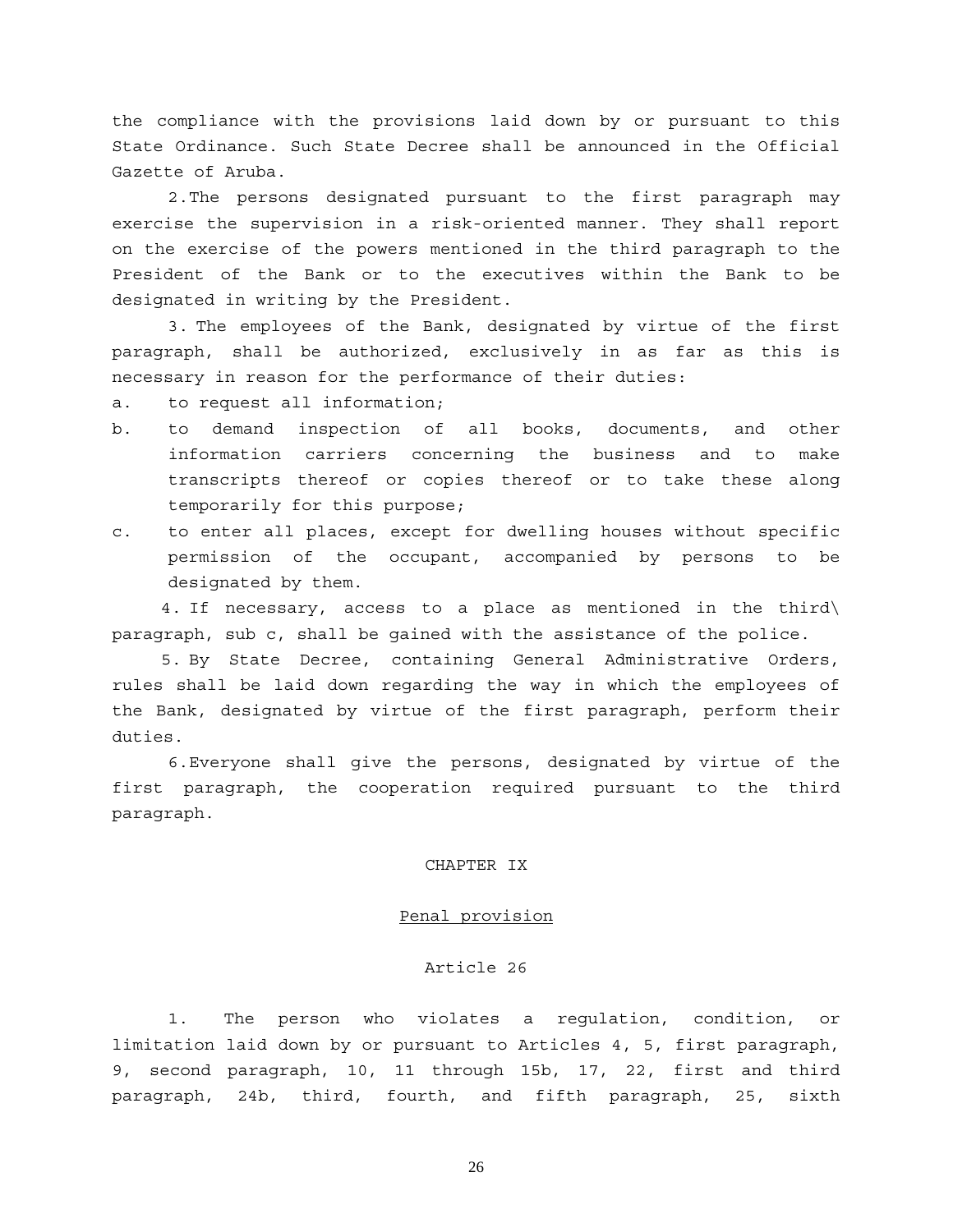paragraph, and 27a, first paragraph, 27b, shall be punished with imprisonment not exceeding one year, or with a fine of the fourth category.

2. Acting intentionally in violation of any provision, laid down in or in pursuance of the Articles, mentioned in the first paragraph, shall be punished with imprisonment not exceeding six years or a fine of the sixth category.

3. The punishable acts, mentioned in the first paragraph are punishable offenses; the punishable acts, mentioned in the second paragraph are criminal offenses.

#### CHAPTER X

#### Final provisions

#### Article 27

This State Ordinance is not applicable for institutions that are established by state ordinance and that conduct activities similar or almost similar to the engagement in the insurance business.

## Article 27a

 1. By State Decree containing General Administrative Orders, funeral insurance companies with in-kind benefits, reinsurers, and insurance agents may be placed under the supervision of the Bank in accordance with rules to be laid down by this State Decree. One or more Articles of this State Ordinance may then be declared equally applicable.

 2. A funeral insurance company with in-kind benefits shall be understood to be anyone, not being a life insurer, whose business is to conclude funeral insurances with in-kind benefits for own account and to complete these funeral insurances with in-kind benefits. Funeral insurance with in-kind benefits shall be understood to be insurance in connection with the funeral arrangements of a natural person, while the insurer undertakes to deliver a performance that does not also imply paying a financial benefit.

 3. A reinsurer shall be understood to be anyone whose business is to conclude reinsurances for own account and to complete these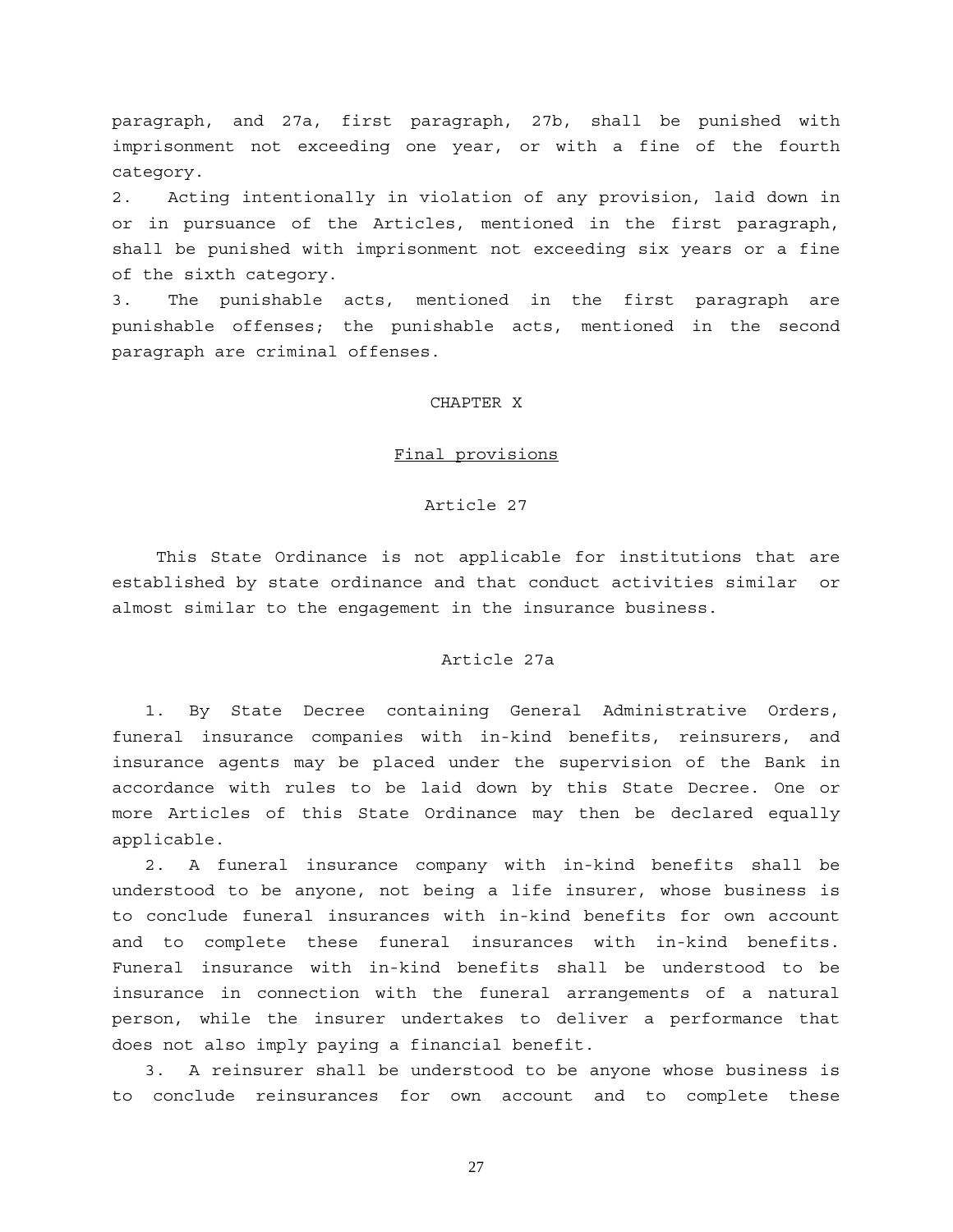reinsurances. Reinsurance shall be understood to be insurance under which risks are accepted that are transferred by an insurer.

 4. An insurance agent shall be understood to be anyone who, other than on account of an employment contract, acts as an intermediary in the conclusion, surrender, or payment of a life insurance contract or a nonlife insurance contract.

#### Article 27b

 1. It is not allowed for anyone to act as an intermediary in the conclusion, surrender, or payment of a life insurance contract or a nonlife insurance contract with an enterprise or institution domiciled in or outside Aruba, which does not dispose of a license as referred to in Article 5 for the conduct of the insurance business.

 2. Without prejudice to Article 4, second paragraph, the Bank may grant an exemption from the prohibition referred to in the first paragraph, on a request to that effect, if the Bank is of the opinion that this is not contrary to the interests this State Ordinance intends to protect.

#### Article 28

Each year, before July 1, the Bank shall report to the Minister on the enforcement of this State Ordinance, with due observance of Article 23.

#### Article 29

By Ministerial Regulation an organization may be designated, that represents a thereby indicated group of insurers with regard to the enforcement of this State Ordinance.